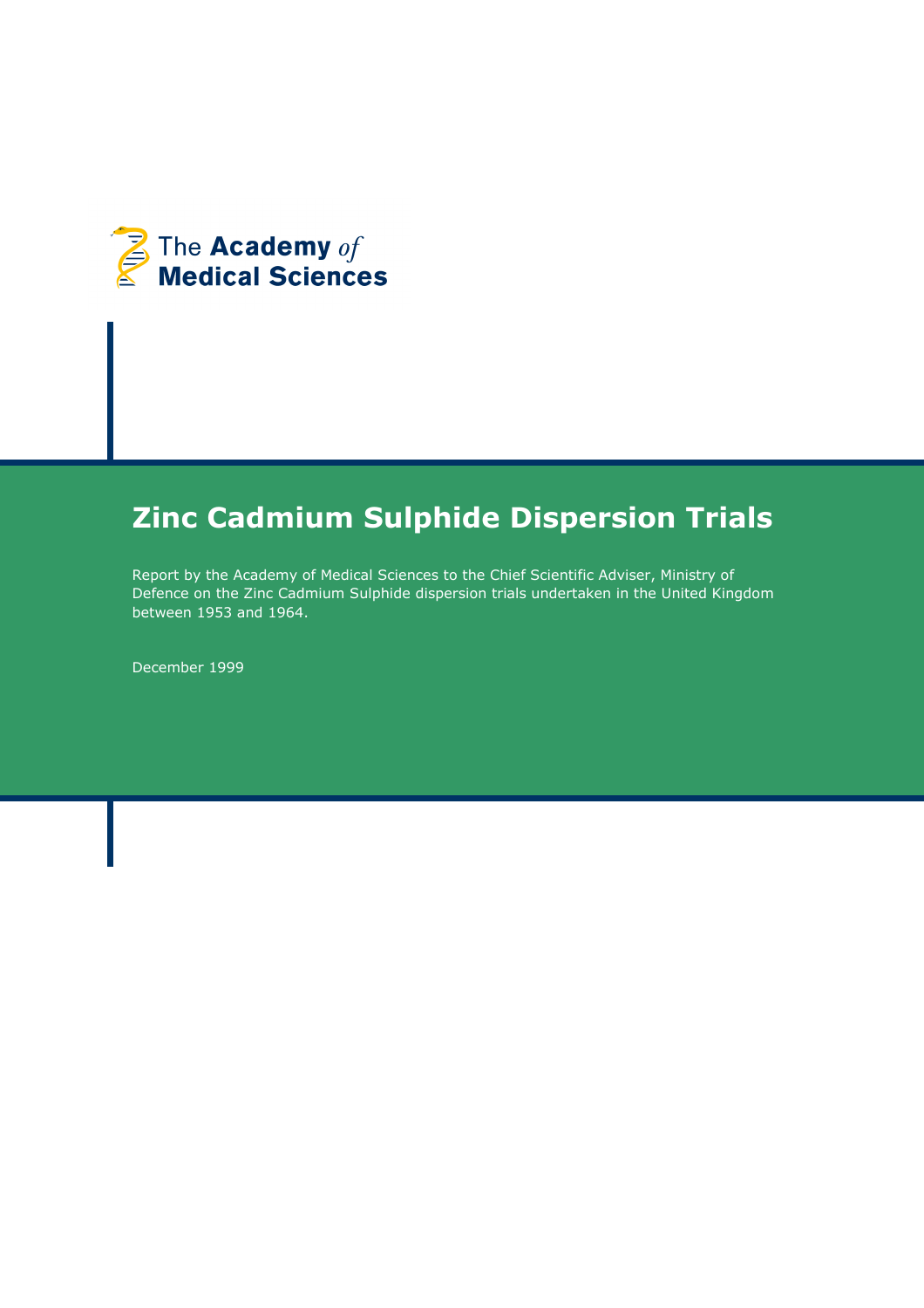#### The Academy of Medical Sciences

The Academy of Medical Sciences promotes advances in medical science and campaigns to ensure these are converted into healthcare benefits for society. Our Fellows are the UK's leading medical scientists from hospitals and general practice, academia, industry and the public service.

The Academy seeks to play a pivotal role in determining the future of medical science in the UK, and the benefits that society will enjoy in years to come. We champion the UK's strengths in medical science, promote careers and capacity building, encourage the implementation of new ideas and solutions – often through novel partnerships – and help to remove barriers to progress.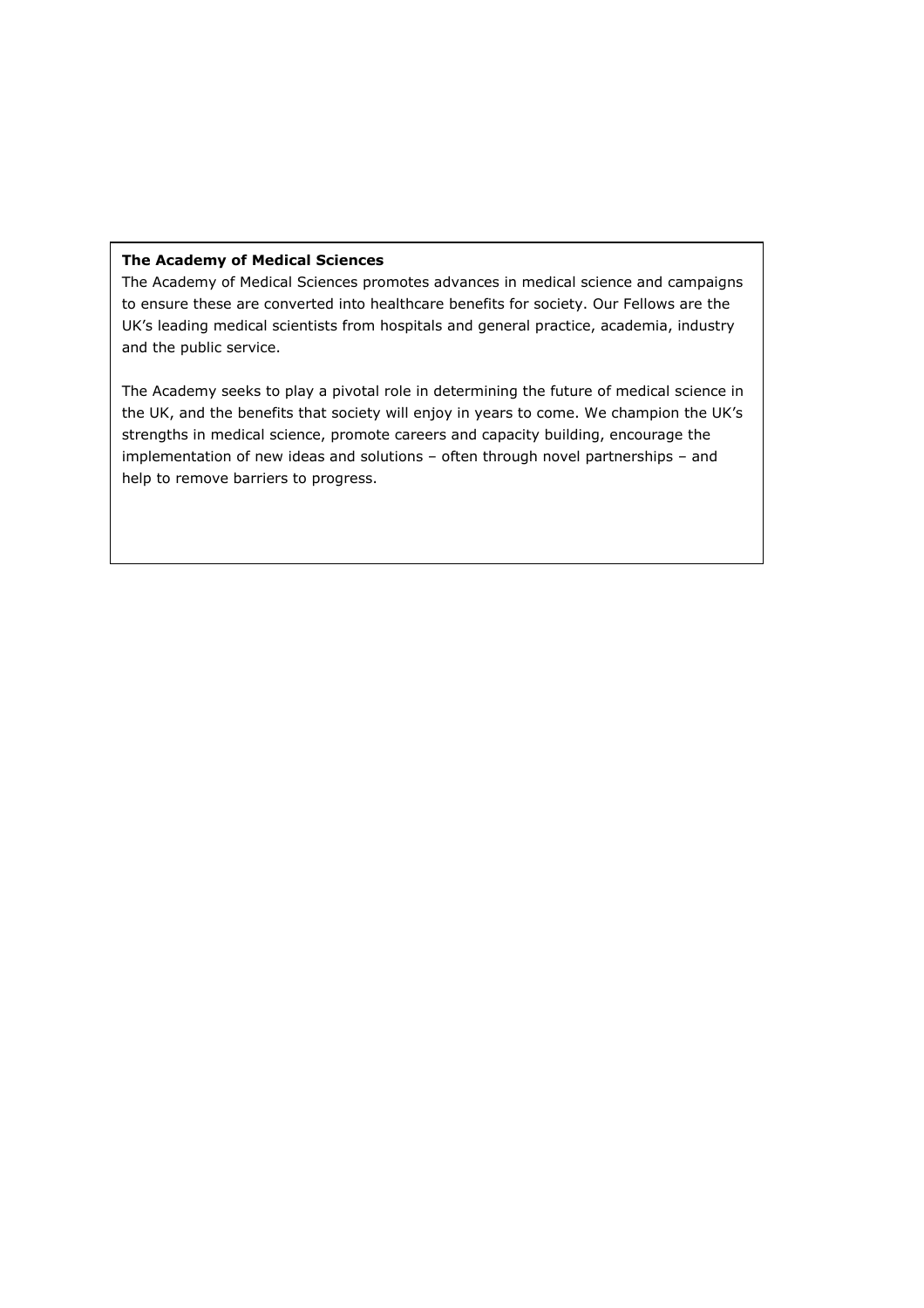# **Contents**

| <b>Executive Summary</b>                                | $\overline{4}$ |
|---------------------------------------------------------|----------------|
| Introduction                                            | 6              |
| Review of the toxicological assessment of the UK trials | 8              |
| Cadmium toxicity to humans in the United Kingdom        | 10             |
| The UK Zinc Cadmium                                     | 12             |
| Conclusions                                             | 19             |
| References                                              | 20             |
| Annex Reports                                           | 22             |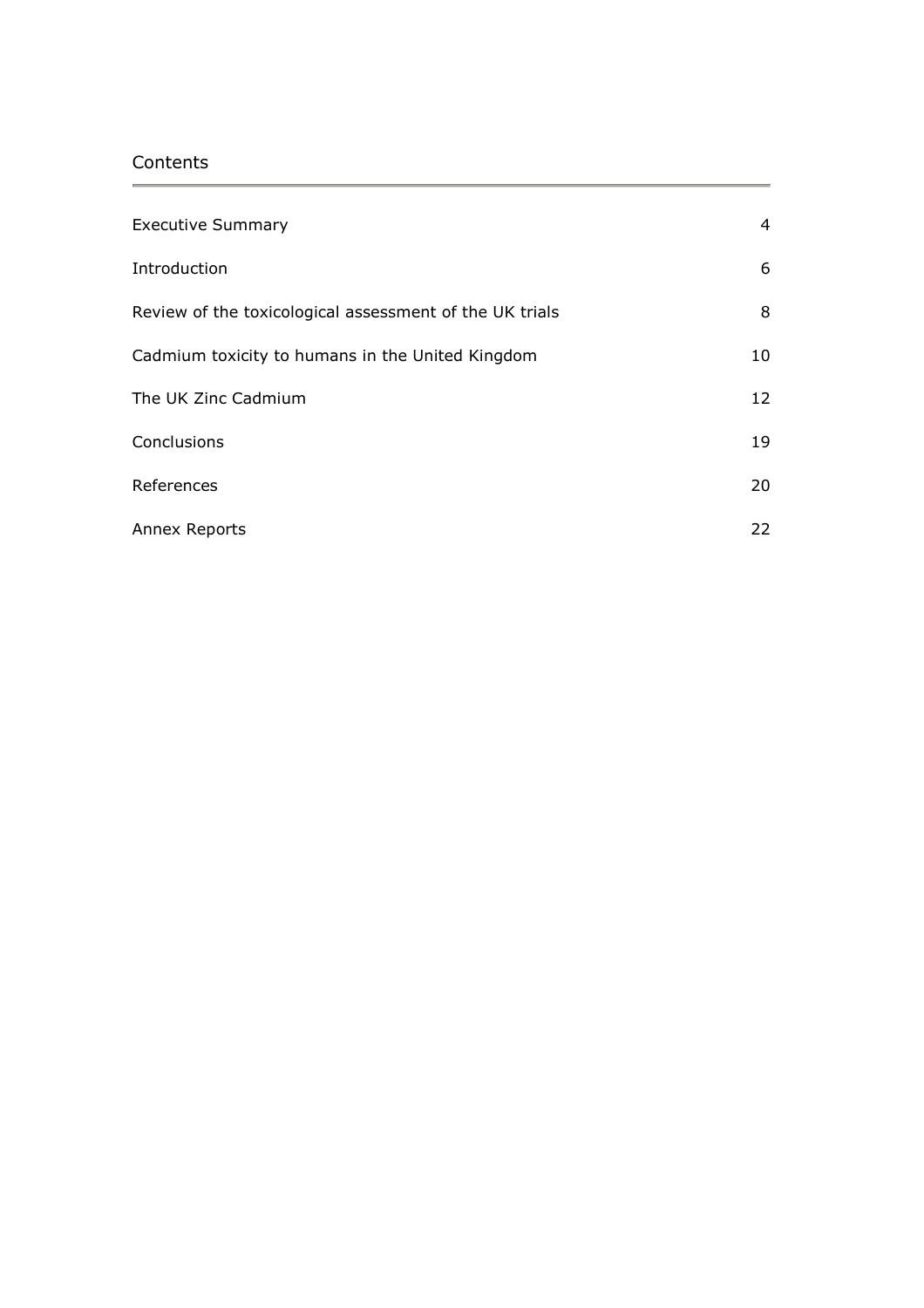# Executive Summary

1. We have investigated the possible effects on health of the dispersion of Zinc Cadmium Sulphide particles as a simulator of biological warfare agents. These dispersion tests took place between 1953 and 1964. We estimate that, during this period, some 250 kg of this material was dispersed from the land based sites listed in Table 4, (mainly RAF Beaulieu airfield and Porton Down); and up to a further 4600 kg from ships and aircraft mainly over BDE Cardington, Bedfordshire and over the English Channel and the North Sea.

2. Similar tests were performed in the United States. The US National Research Council (NRC) published, in 1997, an extensive report on their tests, which came to the conclusion that no health hazard had arisen there.

3. We have reviewed the NRC report and concluded that their study is essentially applicable to the United Kingdom. However, more recent published work indicates that even their extremely low estimate of possible lung cancer risk from ZnCdS inhalation is exaggerated.

4. We have also reviewed the extensive studies made at Shipham in Somerset where there has been substantial contamination with cadmium from old mine works. This is relevant because cadmium is the component of Zinc Cadmium Sulphide that gives rise to the possibility of toxicity. The data here are reassuring, as there have been no ill health effects attributable to cadmium toxicity found at Shipham.

5. We have reviewed all the available information on the British trials and estimated levels of exposure to cadmium both immediately around the land dispersion site and widely from the dispersion from sea and air.

6. Significant soil contamination is likely to have occurred only in very restricted areas at the land dispersion sites where the dispensers were washed. These sites were not inhabited at the relevant time.

7. The cadmium released into the atmosphere from the 44 long range trials for which data are available and extrapolated to a total of 76 trials (to allow for trials with incomplete information and where the data may be missing altogether) is about 1.2% of the total release of cadmium into the atmosphere from UK industry over the same period.

8. Estimates of inhalation exposure to individuals have been calculated on the same basis. Although this cannot be done accurately, our 'worst case' estimates are smaller than the calculated exposures in the United States. They correspond in aggregate to about 10 µg cadmium over the eight years of testing. This is the amount of cadmium that is inhaled in a normal urban environment in a period of between 12 and 100 days (or from smoking a total of 100 cigarettes).

9. Of the four personnel involved in the dispersion procedures (who must have been exposed to much higher levels of cadmium than anyone in the general population) two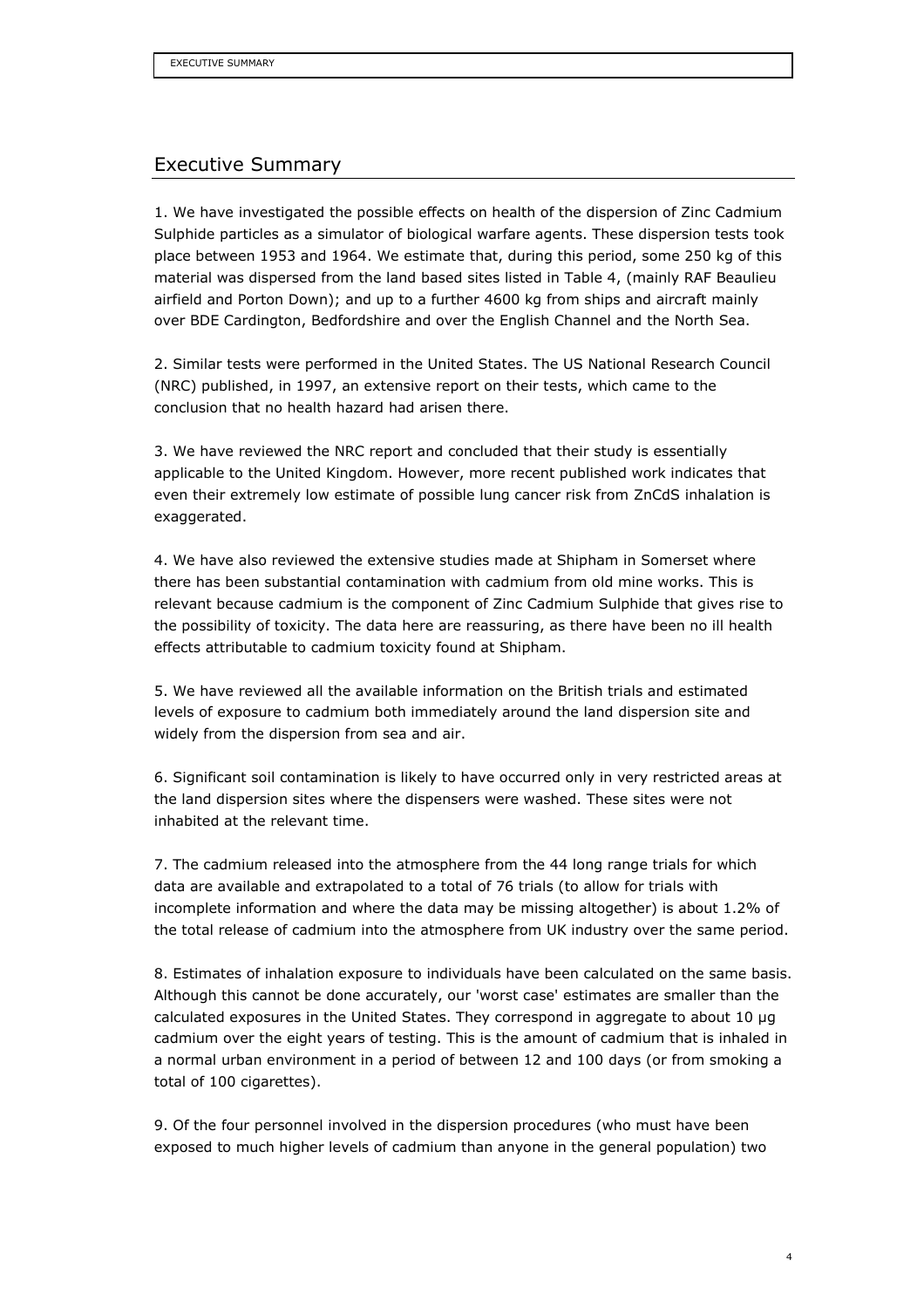are known, and one believed, still to be alive and in apparently good health; and the fourth died of a heart attack in his 70s.

10. We conclude that the cadmium exposure arising from these trials did not significantly increase the level to which the population is normally exposed.

11. Although the disquiet felt by populations in Southwest England when the knowledge of this programme became public in the early 1990s is entirely understandable, the available evidence indicates that there was, in the event, no danger to health involved.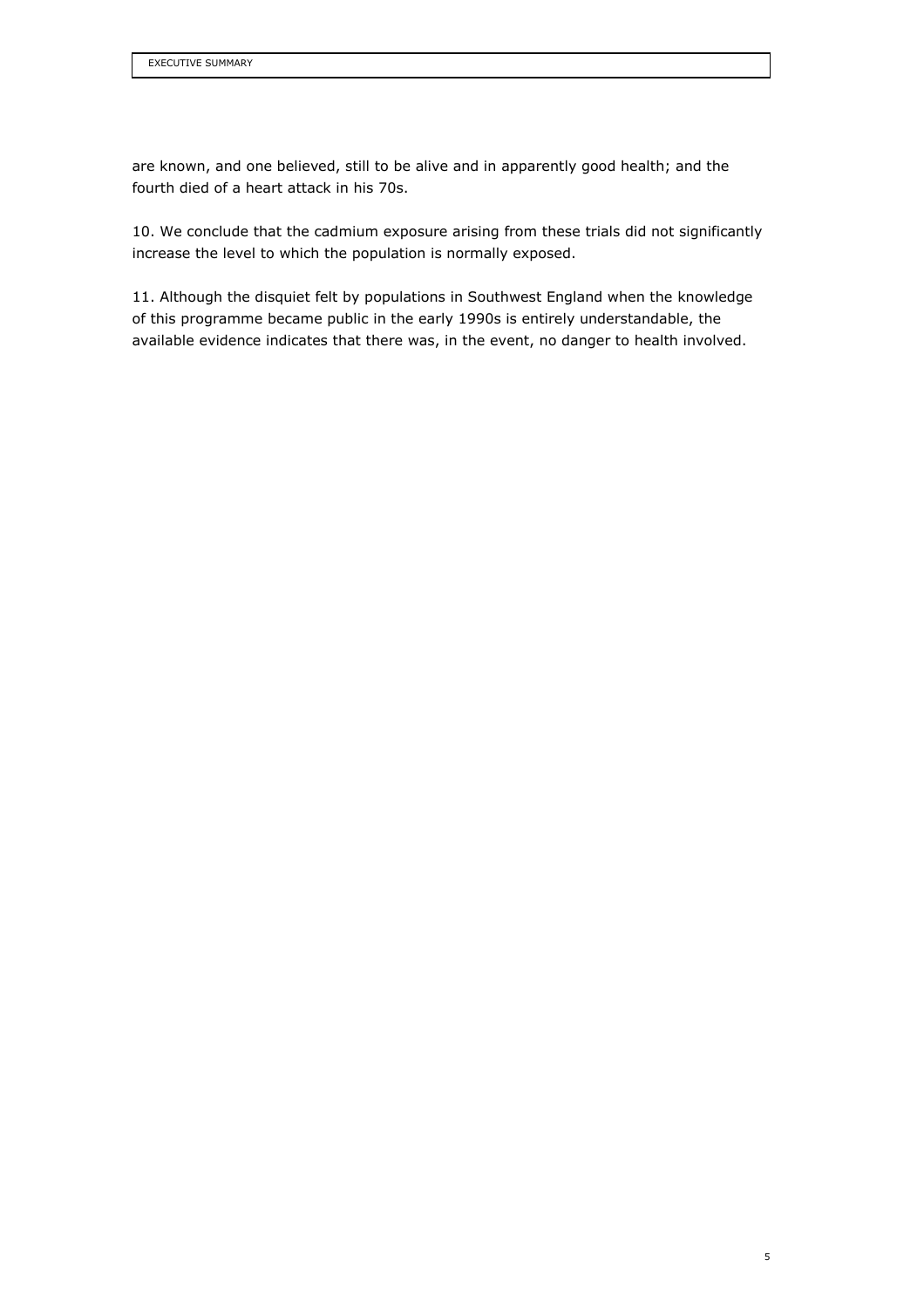## Introduction

During the early period of the 'Cold War', from 1953 to 1964, a programme of zinc cadmium sulphide dispersion tests was conducted by the British Ministry of Defence, who perceived that Great Britain was at risk of attack by forces from the former communist countries using biological weapons. Being an island, it was considered that discrete dissemination of toxic biological agents over the entire country might be possible, without the risk of spreading the biological agents over neighbouring countries. Studies were therefore conducted - as they were in other countries that perceived themselves to be at risk - principally the USA, Canada and Scandinavia - to determine whether small particles could be spread over large areas from aircraft or vehicle emissions. An insoluble tracer, zinc cadmium sulphide (ZnCdS) was chosen to simulate the biological agents principally because it fluoresces strongly when exposed to UV light and could therefore be detected as single particles when collected on sampling devices positioned around the country.

When information about these trials became public in the 1990s concern was expressed in both the United States and the United Kingdom about the possibility that they had given rise to health hazards. A detailed toxicological assessment of the US Army's zinc cadmium sulphide dispersion tests was undertaken by the National Research Council (NRC) in the United States and their report, which was able to reassure the American Congress on this point, was published in 1997.

The Chief Scientific Advisor for the Ministry of Defence has now invited the Academy of Medical Sciences to undertake an independent review of the zinc cadmium

sulphide trials that were carried out in the United Kingdom between 1953-64.

The terms of reference for this independent review were:

- 1. To review the published toxicological assessment of the US trials which was carried out to address concerns raised about their potential effects on public health. In particular, to become familiar with the scale and exposure levels of the US trials and the manner and scope of the toxicological assessment of the conclusions.
- 2. To consider the scale and exposure levels of the UK trials in the context of the conditions of the trials carried out in the US.
- 3. Based on the outcome of these reviews, to comment on whether the UK trials posed any risk to public health.
- 4. To provide a report to the Ministry of Defence Chief Scientific Adviser comprising:
	- A summary of the UK trials for the lay reader putting them into the context of similar trials carried out in the US.
	- A summary of the toxicological assessment of the US trials, including comment on its veracity and relevance to the UK trials.
	- Conclusions with respect to the potential health risk posed by the UK trials.

To carry out the independent review, the Academy appointed a small group comprising Professor Peter Lachmann (President of the Academy and Emeritus Professor of Immunology, University of Cambridge) as Chairman, Professor Dame Barbara Clayton (Honorary Professor in Metabolism, University of Southampton), Professor Paul Elliott (Head of Department of Epidemiology and Public Health and Head of Division of Primary Care and Population Health Sciences, Imperial College) and Dr Clive Phillips (Lecturer in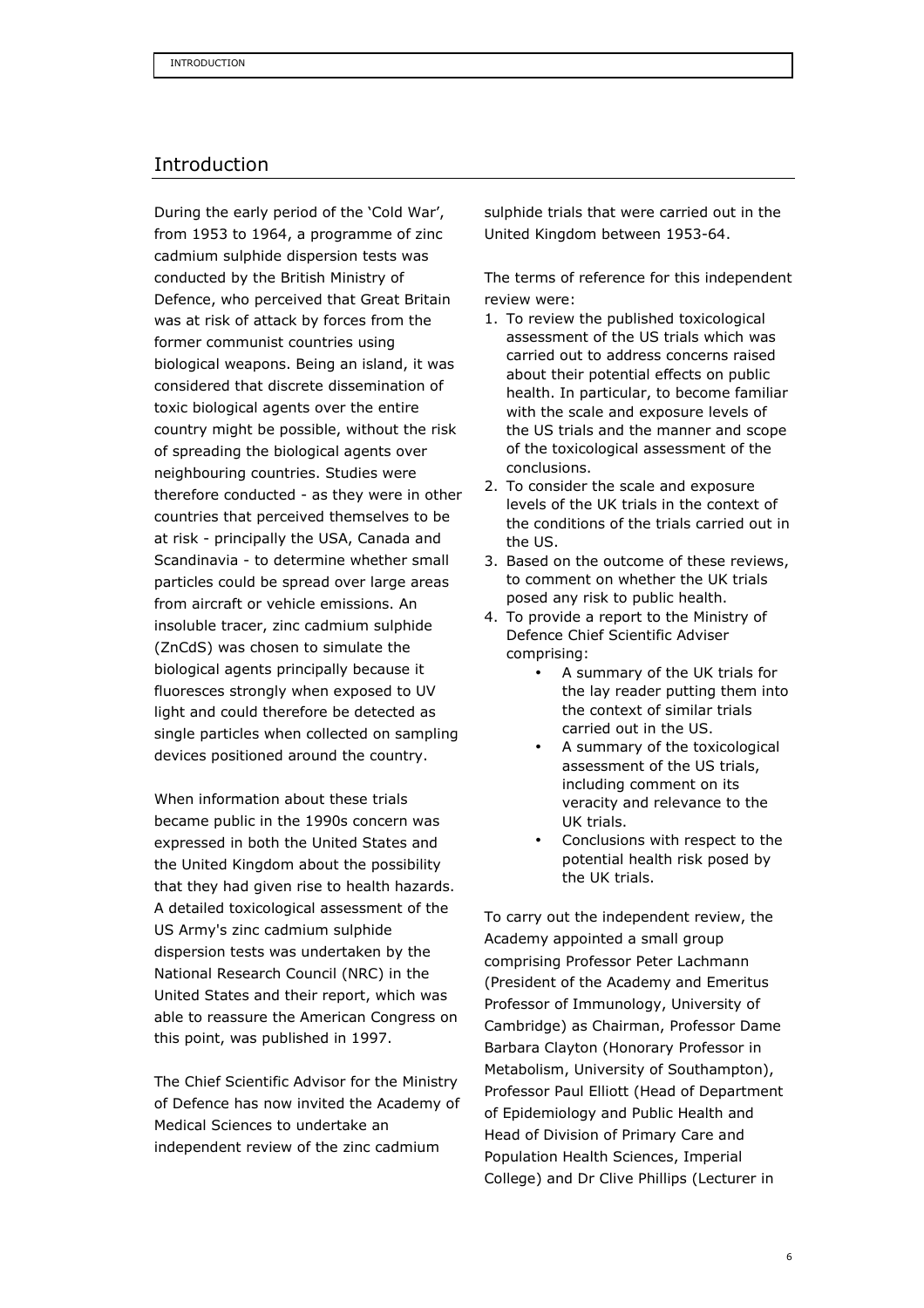Farm Animal Production Medicine, University of Cambridge).

In carrying out our work we were greatly helped by Dr Rick Hall and his colleagues at DERA at Porton Down whom we visited on 29 September 1999 and who shared with us the available data on the individual trials as well as the reviews of the trials that were carried out for the Ministry of

Defence by Dr G F Collins and by Dr G B Carter. We also made contact with Dr R H Titt who was himself involved in carrying out the trials and who was able to give us information about other staff members involved. Mr C John at DERA also made available to us his model for calculating the transport, dispersion and deposition of fluorescent particles based on the SCIPUFF model published by Sykes et al.in 1997.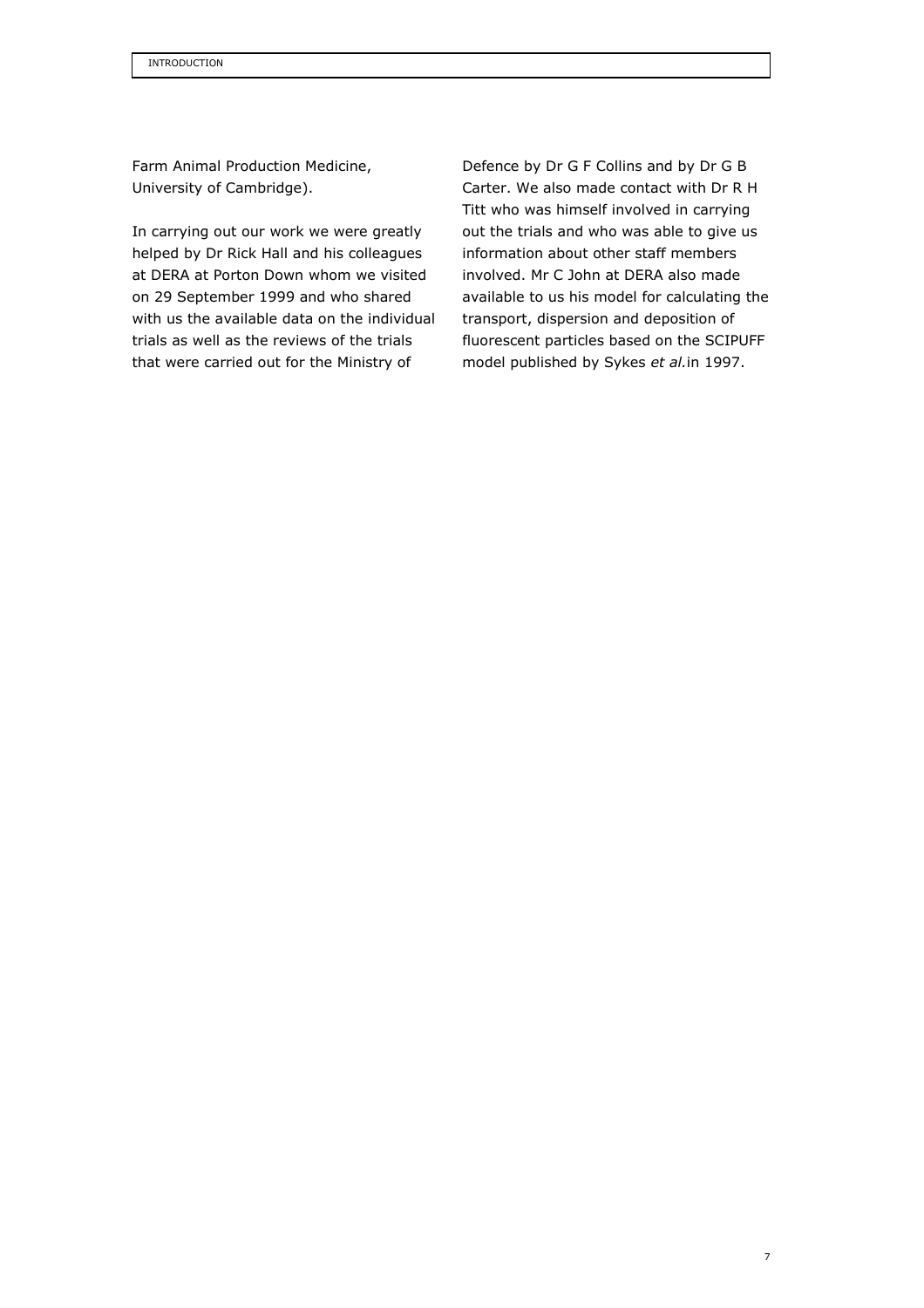## Review of the toxicological assessment of the UK trials

The published study "Toxicological assessment of the US Army's zinc cadmium sulphide dispersion tests" (National Academy Press, Washington 1997) is a substantial review running to more than 350 pages. Its final conclusion, given by the committee chairman, Dr Rogene Henderson, was "After an exhaustive, independent review requested by Congress we have found no evidence that exposure to zinc cadmium sulphide at these levels could cause people to become sick. Even when we assume the worst about how this chemical might behave in the lungs, we conclude that people would be at a higher risk simply from living in a typical urban, industrialized area for several days or, in some cases, for months".

Although there is great difficulty in estimating the level of individual exposure in either the US or the UK trials, it does seem clear that exposure in some large American cities (St Louis, Minneapolis and Winnipeg) was higher than in any United Kingdom town.

In the NRC assessment cadmium sulphide (CdS) was studied rather than ZnCdS. It is reasonable to accept that CdS would be more toxic than ZnCdS, which is highly insoluble. It is also reasonable to accept that it is impossible to distinguish between cadmium from the Army's tests and cadmium derived from other sources.

Cadmium accumulates in the body, especially in the kidneys and to a much lesser extent in the liver. About 5% of cadmium is absorbed through the gut. When cadmium is absorbed through the lungs or the gut it becomes bound to albumen or to the cystine-rich protein, metallothionein. In the kidneys, the lysosomes of the proximal tubules degrade the metallothionein and so release the bound cadmium. Once there, the kidneys cannot make enough metallothionein and the free cadmium will damage them. The most sensitive indication of cadmiuminduced renal damage is an increased urinary excretion of low molecular weight proteins, and particularly of beta-2 microglobulin, as there is a decrease in renal tubular absorption. There is uncertainty about the fate of ZnCdS when it is breathed deep into the lungs. It is known that cadmium ions can enter the cell surface fluid and pass into cells in the lung. Like other transition metals cadmium participates in oxidation and reduction reactions.

The NRC report includes substantial input from the public on health concerns but there is no mention of kidney disease. The main health concerns expressed in the United States related to cancer. The NRC came to the view that lung cancer was the only form of cancer where any risk was plausible. They performed a risk estimate for lung cancer and concluded that in the most highly exposed American city, St Louis, (total potential inhalation dose of cadmium 24.4µg) exposed subjects could have a life time increased lung cancer risk not more than 1.5 in a million  $(1.5 \times 10^{-6})$ . This risk estimate is based on the risks of industrial workers exposed to cadmium by inhalation reported by Thun et al. (1991). There is however now available more recent

work by Sorahan et al. (1995) and Sorahan & Lancashire (1997) which casts substantial doubt on even these estimates. Sorahan and his colleagues found an increased lung cancer incidence in cadmium exposed workers only when they were also exposed to arsenic. Even high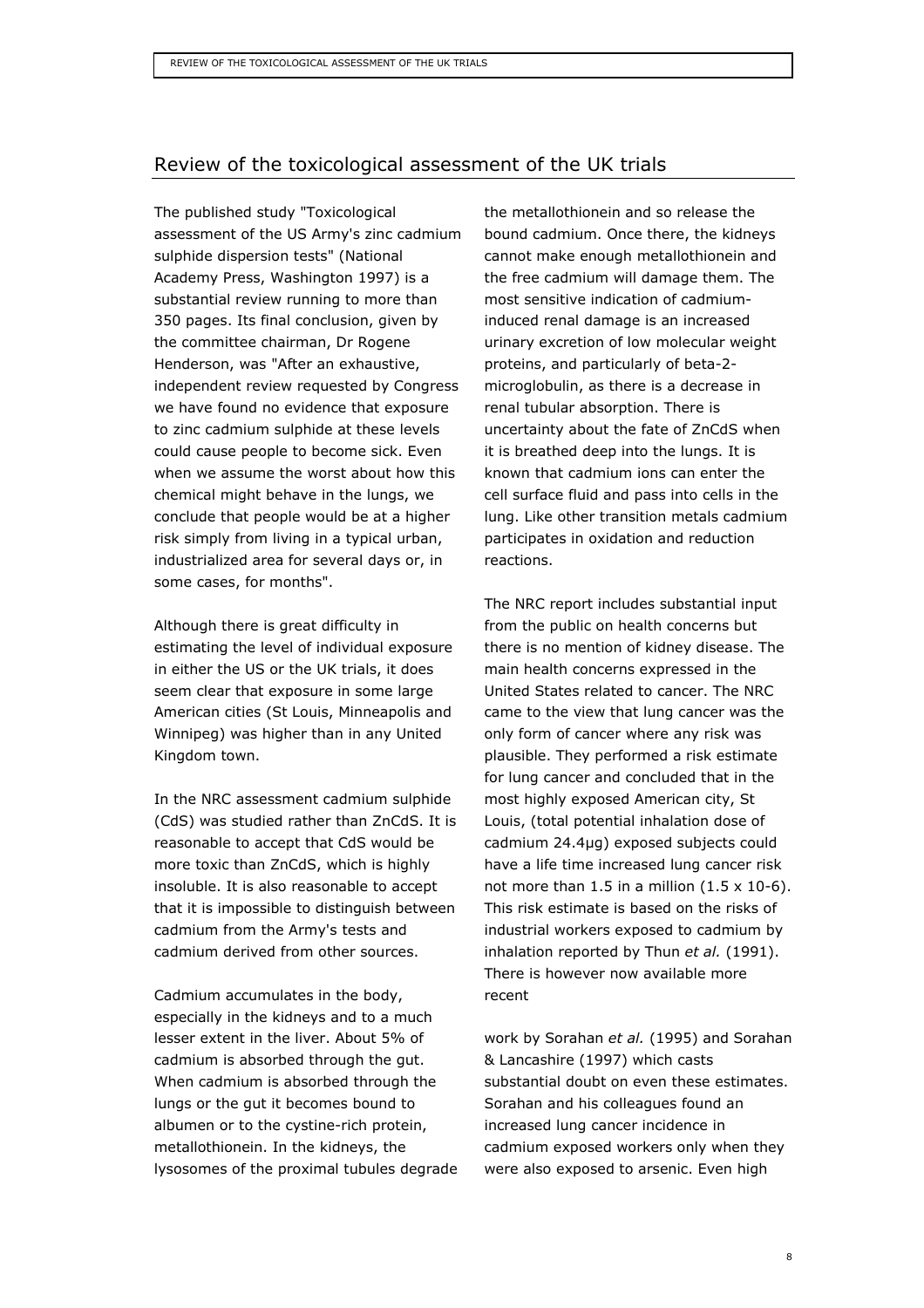exposure to cadmium alone (>13µg Cd inhaled dose per day over many years i.e. inhaling every two days the total dose from ZnCdS in St Louis) showed no increase in lung cancer incidence although at this level there was an increase in chronic non-malignant respiratory disease, as there was in their control group of workers exposed industrially to iron and brass.

We conclude from these data that there is really no increased risk of lung cancer attributable to inhalation of ZnCdS in either the US or UK tests.

The NRC calculated the total (timeintegrated) potential inhalation doses of cadmium in the US cities affected by the tests. The highest levels were calculated to be 24.4µg cadmium (from 156µg ZnCdS) in St Louis, 14.5µg in Winnipeg and 6.8µg cadmium in Minneapolis.

Within the limits of the information we believe the NRC case was well argued and we fully accept their conclusion, as given by Dr Henderson and quoted at the beginning of this section.

This compares with an average yearly inhalation dose from other sources between about 30 and 250µg (0.1µg-0.8µg/day). Smoking adds significantly to the inhaled dose (2-4µg/20 cigarettes). The NRC therefore concluded that the ZnCdS tests did not exceed background exposure even by inhalation.

The total background intake of cadmium is much higher (12-84m /day in urban areas). Most of this comes from food (10- 60m /day) and water (where the cadmium concentration varies from <1 to 10µg/litre).

We did not find the animal data to be particularly helpful as species' differences are always a problem. However we noted that no deaths were seen in dogs fed ZnCdS at levels as high as 10g/kg or in rats fed at a level of 20 g/kg - truly enormous doses!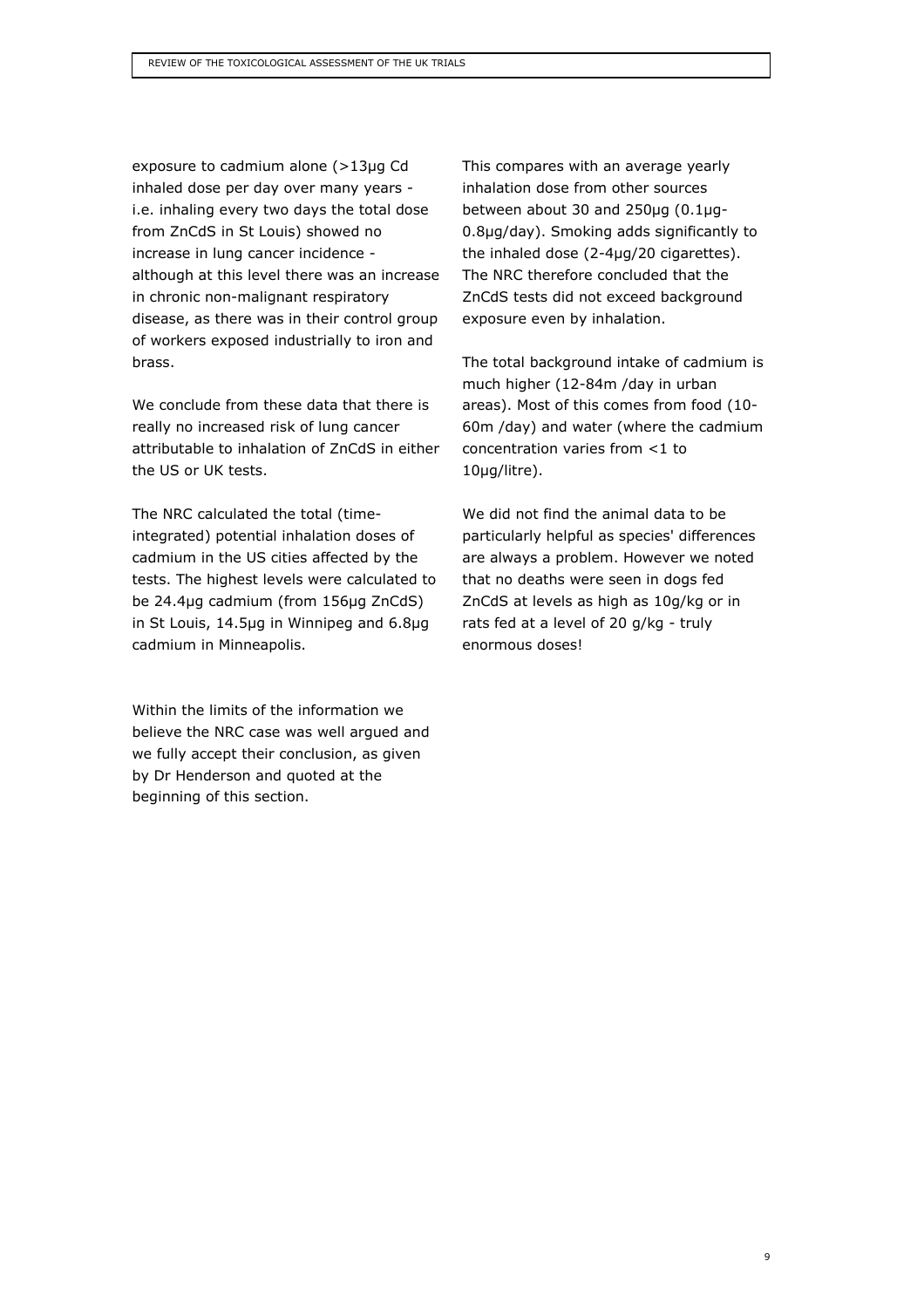# Cadmium toxicity to humans in the United Kingdom

Most of the literature on the toxicity of cadmium relates to smelting where the main route of exposure is through the lungs. For example, Belgium is the principal producer of cadmium in Europe and environmental contamination in areas near zinc smelting plants, which release cadmium into the environment, is severe. In these highly contaminated areas, there is evidence to suggest increased body burdens of cadmium among a proportion of the exposed populations, with some evidence of increased urinary excretion of beta-2-microglobulin and some loss of bone density among people with the highest urinary cadmium concentrations (Buchet et al, 1990; Staessen et al, 1999). Such a severe degree of contamination would not have arisen from the ZnCdS releases. There are also areas where extensive mining operations have led to contamination particularly affecting the soil. In the UK, the highest level of soil contamination due to former mining activities has been found in the Somerset village of Shipham. The health of Shipham residents has been extensively investigated and we consider Shipham to be a useful example to examine in regard to the possible hazards of soil contamination with cadmium. An extensive study was made in 1979 of the inhabitants' health, as well as the health of volunteers living in the nearby town of North Petherton in which there was no exposure to heavy contamination with metals. The pollution was associated with old mine workings and in more recent years the soil has been disturbed by the development of pasture. Many houses and gardens are on polluted land but the Cd in the soil is tightly bound up in minerals and is not readily available for uptake by locally grown produce.

The cadmium content of UK soils generally and those in Shipham are shown in Table 1.

The interdepartmental committee for the redevelopment of contaminated land (published 1987) gives a threshold level in the soil concentration below which no remedial action or clean up is required. The threshold for cadmium is 3-15µg/g airdried soil. The concentration of cadmium in the 10cm of soil below a square metre of surface should not be more than 4.7µg/g. The estimated lowest-observed-adverseeffect-level (to produce acute gastrointestinal symptoms) for a single oral dose of ingested cadmium has recently been estimated at 43 µg/kg body weight (Nordberg, 1999). A 10kg child would need to eat the equivalent of an ounce of airdried soil (contaminated at 15ug/g) to reach this dose.

There is considerable knowledge about the cadmium intake from food in the UK. Table 2 shows data from MAFF documents relating to the National Food Surveys and Total Diet Studies. Earlier determinations of cadmium may not have been as precise at these low levels compared with levels determined more recently since analytical methods have improved.

Three extensive dietary surveys were performed at Shipham in 1979. Analysis included zinc, lead, copper and mercury in addition to cadmium. Full details are given in the paper by Sherlock et al. 1983. Relevant data are summarised in Table 3.

## Other findings in Shipham

1. There was little or no correlation between the measured biochemical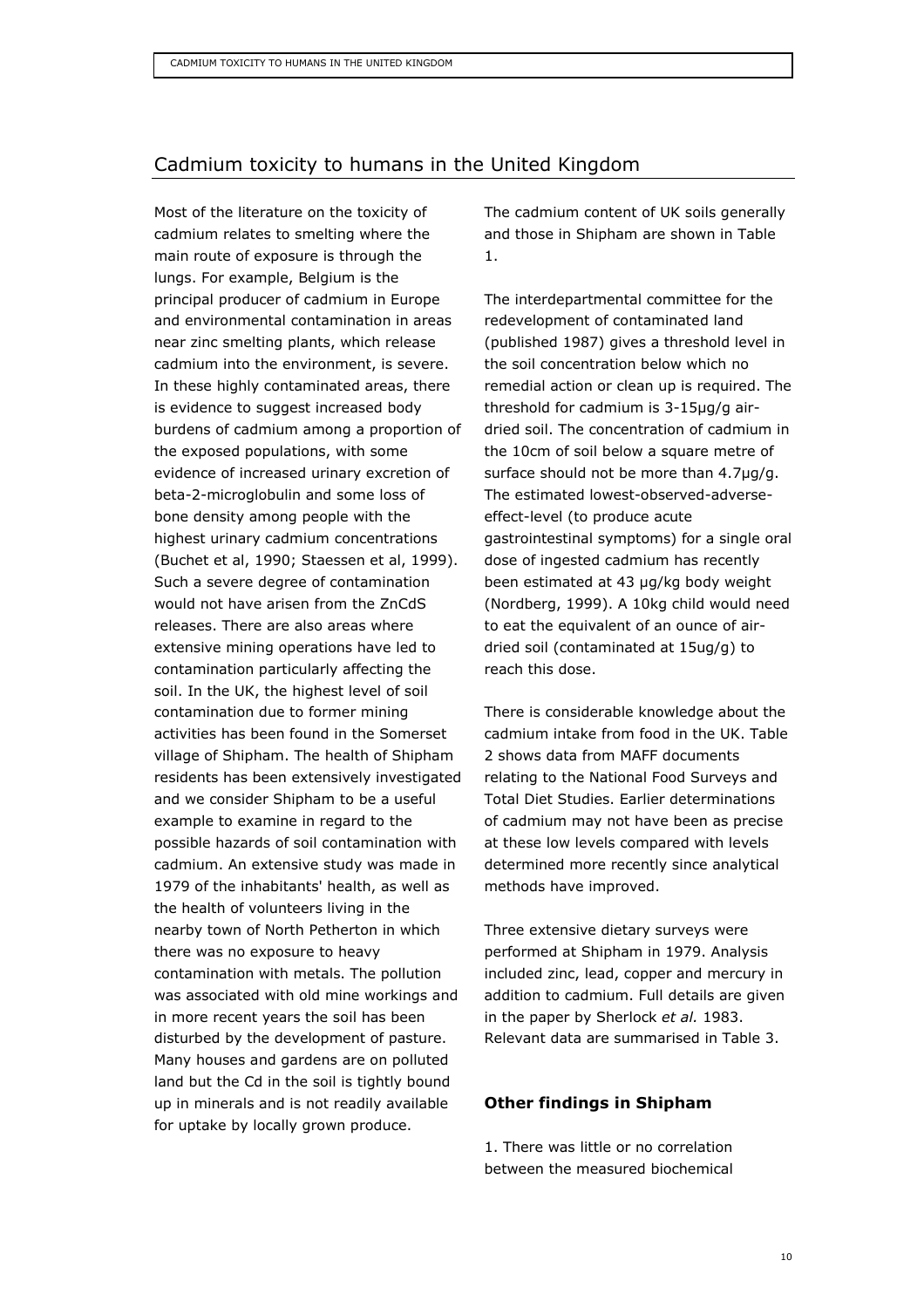parameters and either cadmium in soil or cadmium in the diet

2. The biochemical measures in urine were protein, low molecular weight proteins and beta-2-microglobulin. Biochemical measures in serum were beta-2 microglobulin and creatinine. All the biochemical measures were "within the normal range".

3. When the results for Shipham and Petherton residents were compared, confounding variables made it virtually impossible to find with any certainty meaningful differences between the two populations.

4. A higher body burden was found in women compared with men. It is known that absorption of cadmium from the gut rises with decreasing iron stores and it is likely that this is the explanation. 5. There was no correlation between blood pressure and cadmium exposure. 6. The health inventory for Shipham villagers showed no links with cadmium. 7. Admission to hospital, clinical effects and death certificates showed no correlation with cadmium exposure. 8. Four of the Shipham residents who were studied exceeded the provisional tolerable weekly intake of 400µg.

## Long term follow up of mortality and cancer incidence among Shipham residents

In view of the high soil concentrations of cadmium found in Shipham, a study of the long term health outcome of people who were resident in Shipham in 1939 was carried out, and compared with similar follow up of residents of the nearby village of Hutton. An analysis of 40-year follow-up of mortality was reported in 1982 (Inskip and Beral, 1982). A report of a further 18 years of mortality follow up of the original

1939 cohort, together with follow up of cancer incidence from 1971-1992, and a geographical study of mortality and cancer incidence, has recently been published (Elliott et al, 2000). Overall, mortality for Shipham was found to be lower than expected, and no clear evidence of health effects from possible exposure to cadmium in Shipham was found.

#### Conclusions with respect to the potential health risks in Shipham

In Shipham therefore, even though the cadmium content of the soil was high, dietary intakes of cadmium by the villagers were generally less than double the national average and had no measurable effect on health. The cadmium in the soil was tightly bound up in minerals and not readily available for uptake by locally grown produce. In gardens, if vegetable leaves were yellow (due to zinc) the villagers did not eat them. Cadmium would be present in the leaves too.

Recommendations were made in 1979 that Shipham residents should be followed up but these studies have not shown any clear evidence of untoward effects and overall mortality is lower than expected.

In comparison with the long-term contamination in Shipham, ZnCdS was released on a limited number of occasions only. The extent of potential exposure from these limited releases is discussed in the following sections.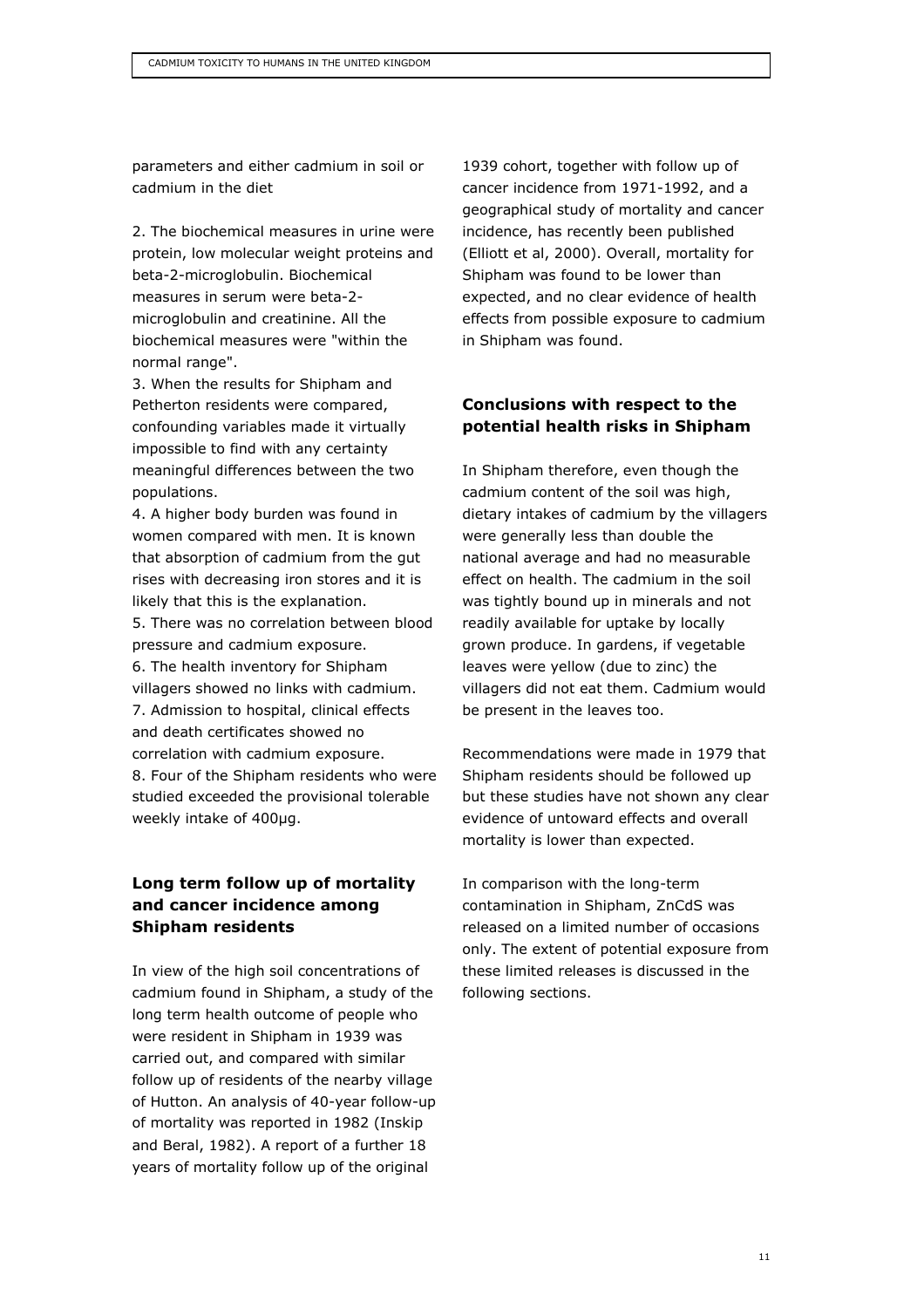# The UK Zinc Cadmium

#### Introduction

Zinc cadmium sulphide is a hard, sintered, crystalline compound whose photosensitivity makes it useful for photographic purposes, and it is believed to be safe in this role (Patterson et al., 1994). Although it is insoluble in water and lipids, and only soluble in aqua regia, it is likely that it would become available in the soil with time, due to the activity of the sulphur-utilising bacteria in the soil, e.g. Thiobacillus ferrooxidans (Torma and Reddy, 1997). However, it might take some years for it to be released since the rate of utilisation is governed by, amongst other factors, the solubility of the compound. The immediate contamination of plant aerial material in the vicinity of the release sites is not considered to have been a serious problem as most of the releases were on airfields, which were not being used for the production of food.

The accumulation of cadmium in soil is currently governed by UK regulations only if it derives from sewage sludge (HMSO, 1989), however, this gives useful guidance on 'safe' levels that may be tolerated in soils. In the case of sewage sludge application, the maximum permitted concentration in the top 20 cm is 3 µg Cd/g soil DM, with a maximum deposition rate from sludge of 0.15 kg Cd/ha/10 years. The regulation only applies to land on which sewage sludge is being applied and it is not enforced for applications before the regulation came into force. The EU directive on which the UK regulation is based (EC, 1986) recommends the application of a more stringent maximum soil concentration (1µg Cd/g soil DM) but this has not been adopted

in the UK, principally because the median soil concentrations in England and Wales are close to this level already (0.7 µg Cd/g soil DM, McGrath and Loveland, 1992). In addition the EU directive recommends that the cadmium concentration in the top 7.5 cm of the soil does not exceed the mean level in the top 20 cm to prevent livestock from consuming herbage contaminated with soil of high cadmium concentration.

The Ministry of Defence studies were conducted in the UK over a twelve year period, beginning in 1953, to ascertain whether long distance transport of biological agents is feasible, using ZnCdS as a tracer. The initial programme tested a number of disseminating and recording devices at ground level, followed by release of the tracer from aircraft in the later stages of the testing. Further studies investigated release from ships in the English Channel and the Irish Sea

## The land dissemination trials

The ground-disseminating trials were conducted from 1953-1964 and involved release of

between 0.35 and 9 kg of ZnCdS on each occasion from either a point source, for the testing of dissemination and recording equipment, and in the latter

stages of the programme from a moving vehicle, which simulated a stealth attack by the enemy. A total of approximately 51 trials were conducted froµground based sources, most at Porton and local airfields, with a total mass of ZnCdS liberated into the atmosphere of c. 250 kg. In the early programmes the fallout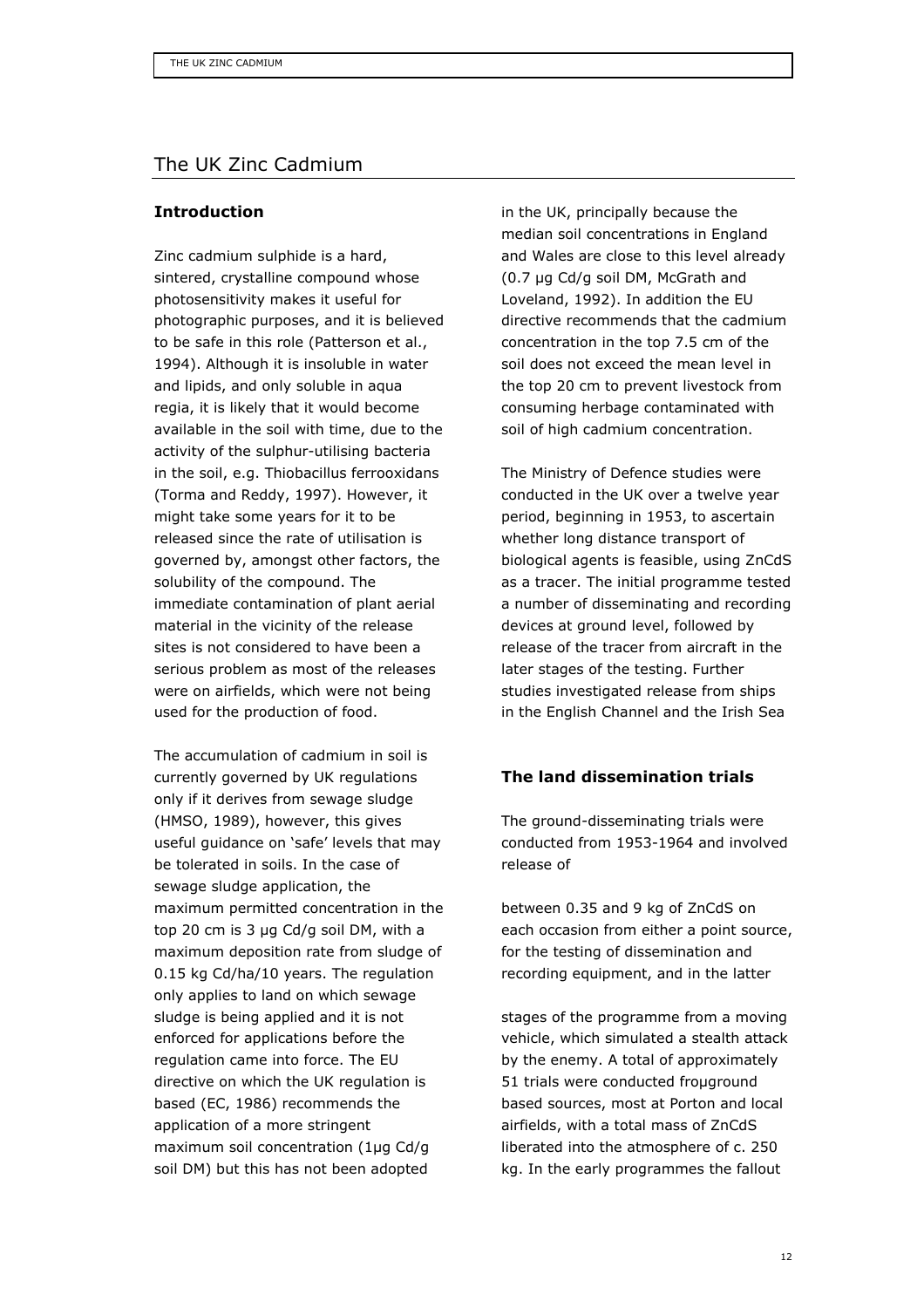was measured in some of the trials by placing Petri dishes in a grid around the point of emission and these programmes are summarised in Table 4.

The detailed investigation by the US National Research Council (NRC, 1997) considered that cadmium could be potentially both directly toxic (by inhalation) and indirectly toxic (through deposition on soil that subsequently became airborne during soil erosion and soil ingestion), but that soil contamination was not a problem for plants growing in the region because their roots penetrate below the top 1 cm where the cadmium would reside. However, the report does not acknowledge that cadmium may enter the deeper soil horizons by soil cultivation and that the splashing of plants with soil particles can directly lead to contamination. The American review modelled the possible inhalation of cadmium in sites prone to soil erosion and found the potential intake from airborne soil particles containing the zinc cadmium sulphide to be at maximum 0.2% of that inhaled directly, which they conclude was not a significant risk to people residing in affected areas. In most of Britain soil erosion is much less of a problem than in the US and this form of indirect exposure is therefore not believed to have been significant. We will now consider whether the dissemination of zinc cadmium sulphide by the UK Ministry of Defence resulted in a significant increase in UK soil cadmium concentrations.

#### Near distance fallout

It is difficult to calculate the maximum soil concentration resulting from ZnCdS emissions and determine whether it is

above the legal limit for Cd in soil modified by the application of sewage sludge (3 µg/g DM in top 20 cm). The highest concentration reliably reported in the land-based trials where fallout was measured is '>20,000 µg per Petri dish' (it appears that it would not have been considerably above 20,000 µg as the concentrations in neighbouring Petri dishes were just below this level) (Titt, 1954c). It should be noted that there is some doubt surrounding the levels of cadmium reported in Field Report No. 353 (Titt, 1954 a,b), see Table 4. Calculations of maximum fallout are based on 20,000 µg /petri dish and 90 mm diameter Petri dishes. This concentration was observed only within the immediate vicinity of the dispenser in one trial at RAF Beaulieu, and equates to 110 µg/cm. Both an increase and, at more distant locations, a decrease in particle concentration in the Petri dishes were observed in all directions in front of the disseminating device, enabling a contour map to be created and proving that maximum concentrations had been recorded. A deposition rate of 110µg/cm2 is considerably greater than the UK legal maximum rate of addition of Cd to soil from sewage sludge (0.15 kg/ha/10 years or 1.5 µg/cm2/10 years), but this limit does not apply to the situation reported here. Assuming a soil bulk density of 1.5 g/cm3 (Brady, 1974) and a cadmium content of ZnCdS of 0.31 (based on a composition of 60% ZnS and 40% CdS (Collins,1981)), the top

20 cm of soil is predicted to contain a maximum additional 3.3 µg Cd/g DM (dry matter) as a result of the Beaulieu test. Added to the median concentration of Cd in English/Welsh soils (0.7 µg/g), the expected maximum concentration at the Beaulieu site is 4 µg/g DM, i.e.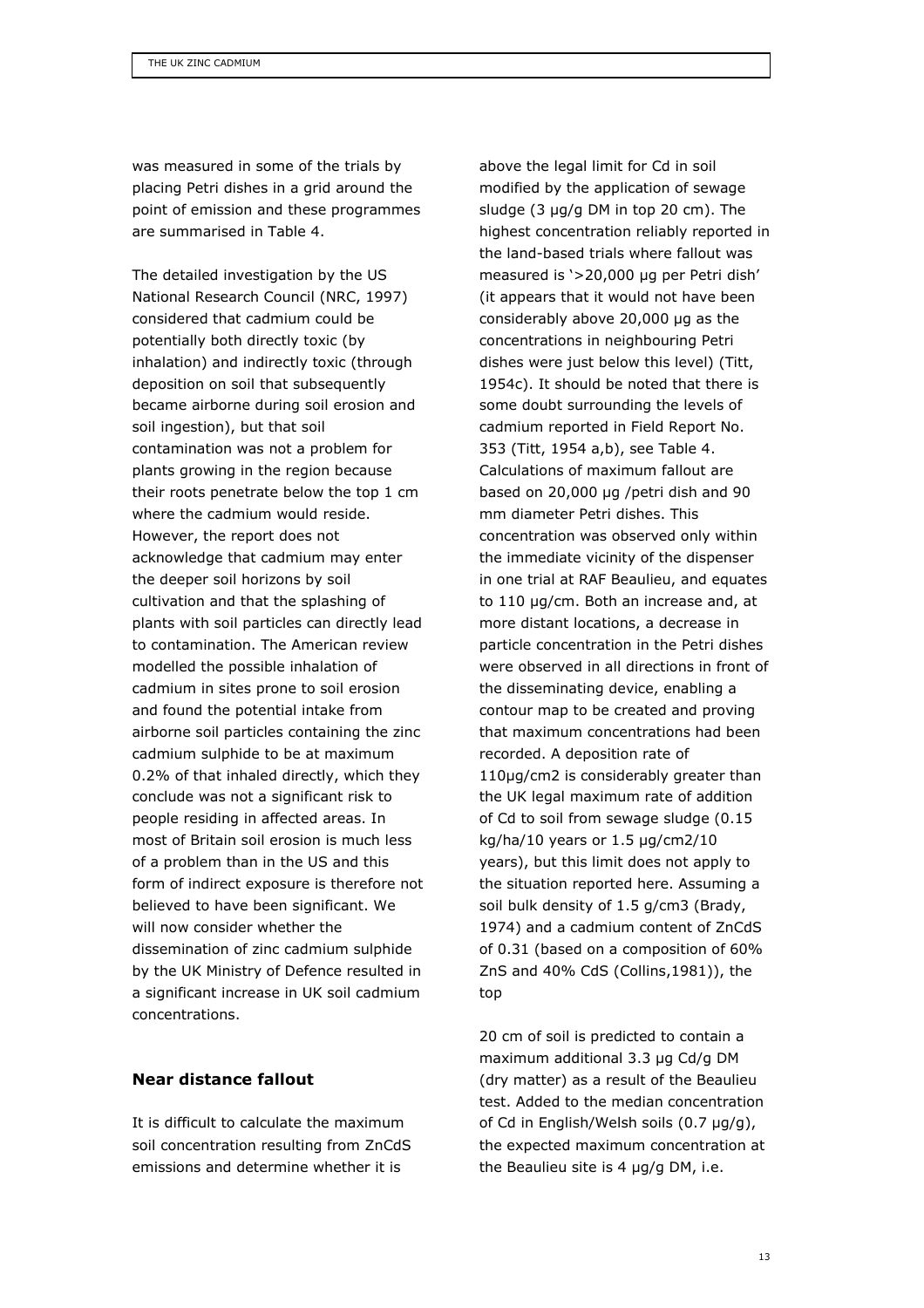above the legal limit for Cd in the top 20 cm of soil to which sewage sludge has been added (3 µg/g DM). If one assumes that all the Cd resides in the top 7.5 cm of soil, the concentration of 8.8 µg/g DM is considerably in excess of the recommended maximum level in this fraction. However, this is unlikely to lead to toxic effects in grazing livestock or people eating leafy vegetables grown on this site because the areas affected are so small (Table 4) and the cadmium would have become available in the soil over a number of years.

The greatest risk of ground contamination will have come from material washed off the dispenser in the field before it was returned to Headquarters. Operators were instructed that "gross contamination around the dispenser on the trailer will be brushed off and washed down before departing" (Collins and Bradley-Birt, 1954). The quantity of ZnCdS on the fan and dispenser wheel was collected and weighed and presumably discarded safely. This was typically between one third and one half of the total amount disseminated in each trial, i.e. about 300 g ZnCdS, and this amount was subtracted from the total dispensed to estimate fallout. The amount washed and brushed off the dispenser onto the ground will have been substantially less. There is likely to have been some soil contamination from material washed and brushed off the dispensers at the sites on the airfields and on the Porton Down range where the trials took place but these are not precisely identified in the reports. In the intervening 35-48 years it is expected that some of the ZnCdS will have been broken down by bacteria, and material that resisted breakdown for this period will be so insoluble as not to pose a health hazard.

A possible risk posed by the trials was to the MoD officials operating the disseminators, since the respirators may not have protected them fully against the extremely fine particles (median diameter 1.5 um, density 4 g/cm3). However, of the four MoD personnel operating the disseminators in this series of experiments, two have survived and are in apparently good health, one died in 1994 of a heart attack, aged 73, and the final operator could not be definitively traced but is believed to still be alive. The building on the Porton Range where the ZnCdS was stored and prepared for use was identified as a possible source of contamination by MoD officials at the end of the programme and deliberately destroyed by burning (Titt, R. H., personal communication). Operators may also have been at risk from ultraviolet light exposure during the counting of ZnCdS particles, which could have damaged their eyes and any exposed skin (Moseley, 1994), but as this appears not to have happened it is not further considered.

1 RAF Beaulieu was taken over by the Forestry Commission in the late 1950's, but the central part of the airfield is still available for use by model aircraft enthusiasts.

#### Long distance fallout

Long distance fallout resulted from both the ground-disseminating trials and from the air-disseminating trials which are discussed in detail in the next section. Dispersion tests from aircraft were conducted in the latter half of the Ministry of Defence programme of tests, with the objective of discovering whether long distance coverage of large areas of the country could be achieved. Drum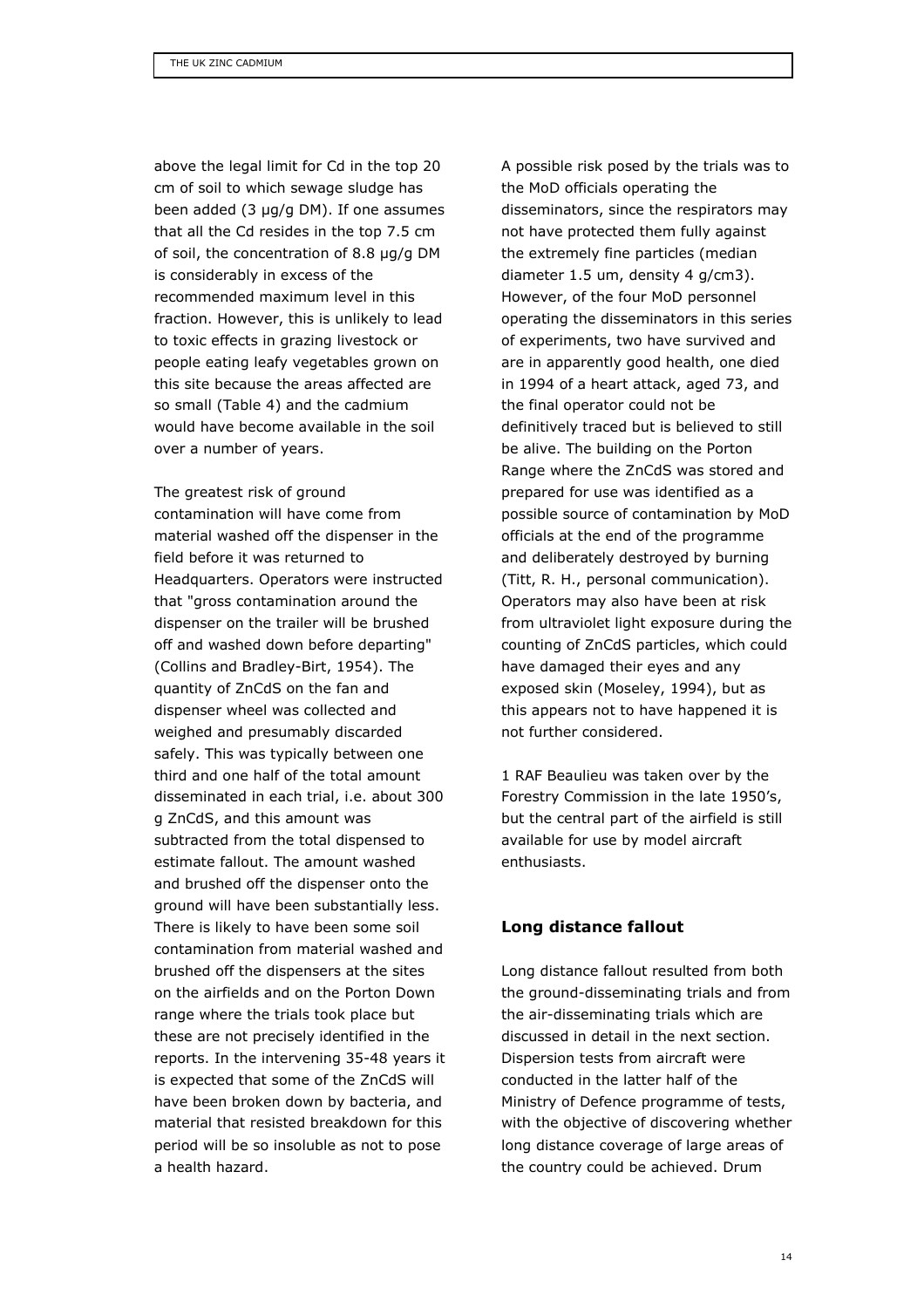samplers on the ground, in aeroplanes and balloons detected the presence of ZnCdS particles, as well as the cascade impactors used to relate air measurements to fallout in Petri dishes referred to in the near-distance trials.

The land-based emissions were over periods from 10 minutes to one hour at rates of 30-70 g/minute. The emissions from aircraft were mainly delivered over BDE, Cardington and over the North Sea and the English Channel at 10-50 miles offshore at a height of c. 300 m at a rate of 0.5-1.5 kg/min, which was estimated to give a count of about 100 particles 250 miles away. Much larger quantities of ZnCdS were dispersed from the aircraft, typically about 100kg per trial, but ranging from around 5 to 140kg. Atmospheric mixing and fallout over sea would have reduced the rate of fallout over Britain by several orders of magnitude below that found in the neardistance measurements. If one assumes that the maximum amount of ZnCdS disseminated in any one trial (c. 140 kg) was distributed evenly across the whole country (240663 square km), the cadmium fallout rate would be only 1.3 x 10-5 mg/m2, i.e. several orders of magnitude less than the near distance fallout. Clearly this is not an accurate assessment of ground deposition rate, but further detailed study of soil contamination from the air and ship dissemination trials is not justified when the additional Cd load is several orders of magnitude below background levels in soil. On many occasions the maximum fallout rate on soil would have occurred at the coast when the aircraft was closest to the land (10 miles).

The extent to which people were exposed to ZnCdS particles by inhalation as a result of these trials is considered in the next section.

## Air and ship (long range) dissemination trials

In addition to the land based trials, dissemination of ZnCdS by air and from ships took place over a period of about 8 years. These trials are reported in a series of Field Trial Programmes, Field Reports, Porton Notes, Porton Field Trial Reports and Porton Technical Papers. Not all the trials are recorded in any detail, while some trials appear to be reported more than once, and for others (for which field programmes were approved) no details of any trials are available (or even whether or not they took place). Information on a total of 42 trials with dissemination by air and nine trials from ships is available. Of the 42 recorded trials with dissemination by air, 29 took place over land (mainly the BDE Cardington, Bedfordshire), 11 at sea (four over the North Sea, six over the English Channel and one over the Irish Sea), and two over both land and

sea. The ship-based trials took place in the English Channel (eight trials) and Irish Sea (one). The aircraft dissemination trials that took place over the sea were done around 10-50 miles off the coast and at a height of around 300 m. The fall-out of fluorescent particles was then monitored as particle counts obtained from cascade impactors or specially designed drum impactors located at monitoring stations across the country. The trials showed that widespread dissemination over hundreds of miles occurred.

The first trial with dissemination by air was reported in September 1956 when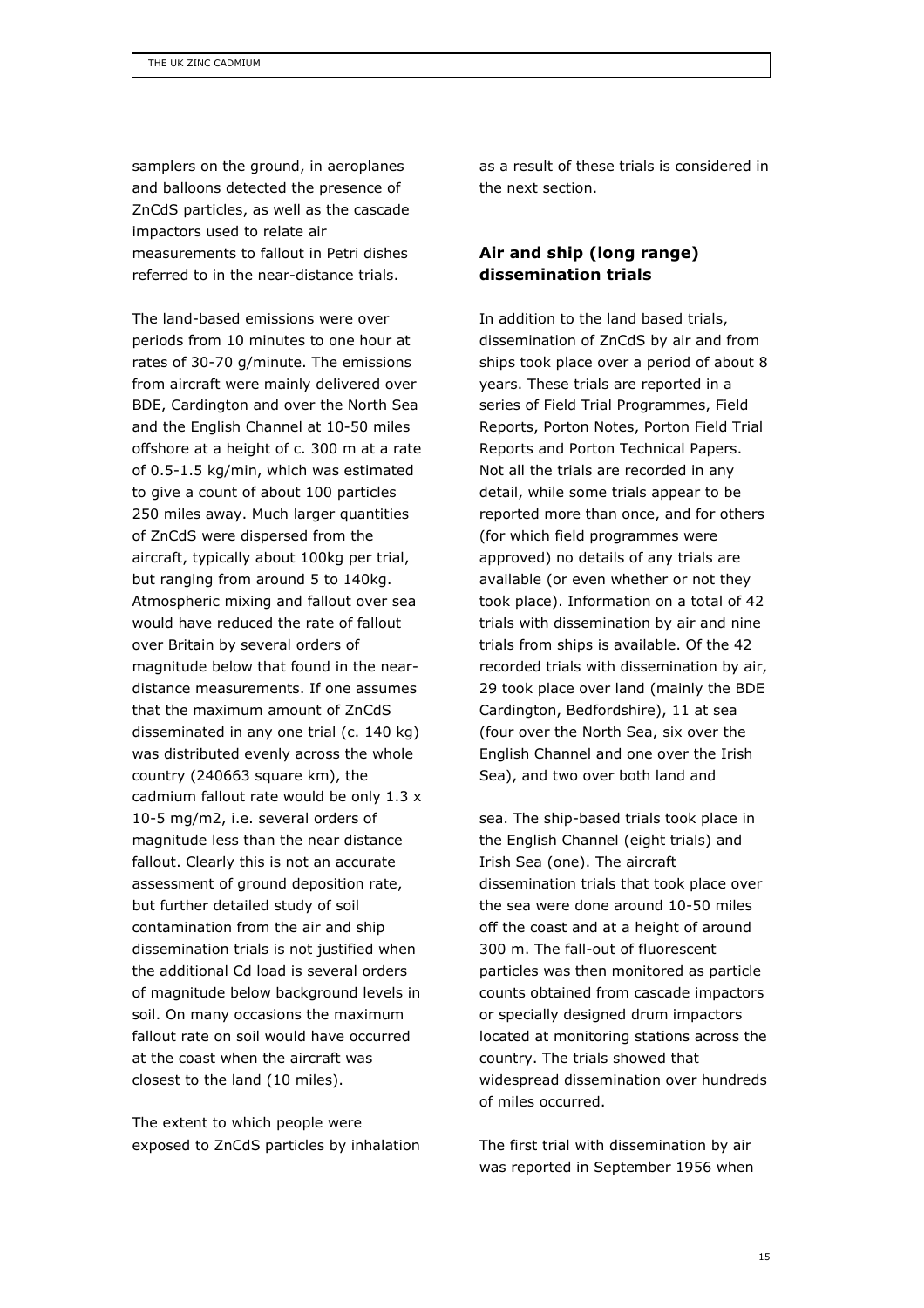12 kg of zinc cadmium sulphide was released from a Lincoln 2 aircraft over Porton. The zinc cadmium sulphide powder was hand poured into a Venturi dispersing unit mounted below the aircraft. The last recorded trial with dissemination from an aircraft was carried out in March 1963, when 68 kg of zinc cadmium sulphide was released from a Devon aircraft using a mechanical feed dispenser along a 62 mile track 24 miles upwind and south-west of Norwich. Other programmes, dated 1960-64, proposed dissemination by air at an unstated location (Programme 23/60) and over Cardington (Programme 2/61, 24/62 and 10/63), Netheravon (Programme 14/63) and Norwich (Programme 2/64) but details of these trials are not available. The dissemination from ships occurred during October and November 1959 and January 1963.

#### Dissemination by air

Available information on the trials with dissemination by air is summarised in Table 5. The table shows the report identification number, the date of the trial, the approximate amount of zinc cadmium sulphide released (where available), the location of the trial, the maximum particle count recorded and the sampling rate of the monitoring equipment (impactor) at that point, and the estimated (theoretical) inhaled dose at that point.

The amount of zinc cadmium sulphide disseminated was recorded, or could be calculated, for 35 of the 42 trials. The amount ranged from 5 to 139 kg (mean 70 kg, median 68 kg). Over all 35 of these trials, the total amount disseminated was 2,445.5 kg.

The highest particle count 2 (4,315) was found at Dorchester following a trial on 18 August 1959 over the English Channel; this involved the release of 127 kg of zinc cadmium sulphide from a Venturi operated dispenser mounted in a Valetta aircraft, with the flight path finishing close inshore at a point south of Swanage. Counts over one thousand were also recorded in trials over Cardington in August 1957 (particle  $count = 3,403$ ) and November 1957 (1,070), and a trial over the North Sea and North of England (particle count = 1,591 at Silloth, which was at the start of the flight path).

The final column of Table 5 gives an estimate of the theoretical inhaled dose at the sampling point having maximum particle count, that is the dose that would have been received by a person stationed at that point during the passage of the particle cloud. To obtain this estimate, the following assumptions were made:

Volume of air inhaled of 16.6 litre/min. This is the figure used in the National Research Council (1997) report, and relates to breathing of an active adult; at rest, the alveolar ventilation (i.e., the volume of air available for gas exchange in the lungs) is around 5 litre/min.

Number of particles per gram  $= 1.7 x$ 1010 (Field Report 504; Porton Note 185).

Loss of 50% fluorescence of particles (Collins 1981). The loss of fluorescence occurred particularly during daylight and with more distant fallout.

Thus, for the trial on 18 August 1959, the estimated inhaled dose at Dorchester is [4,315 (particle count) x 2 (loss of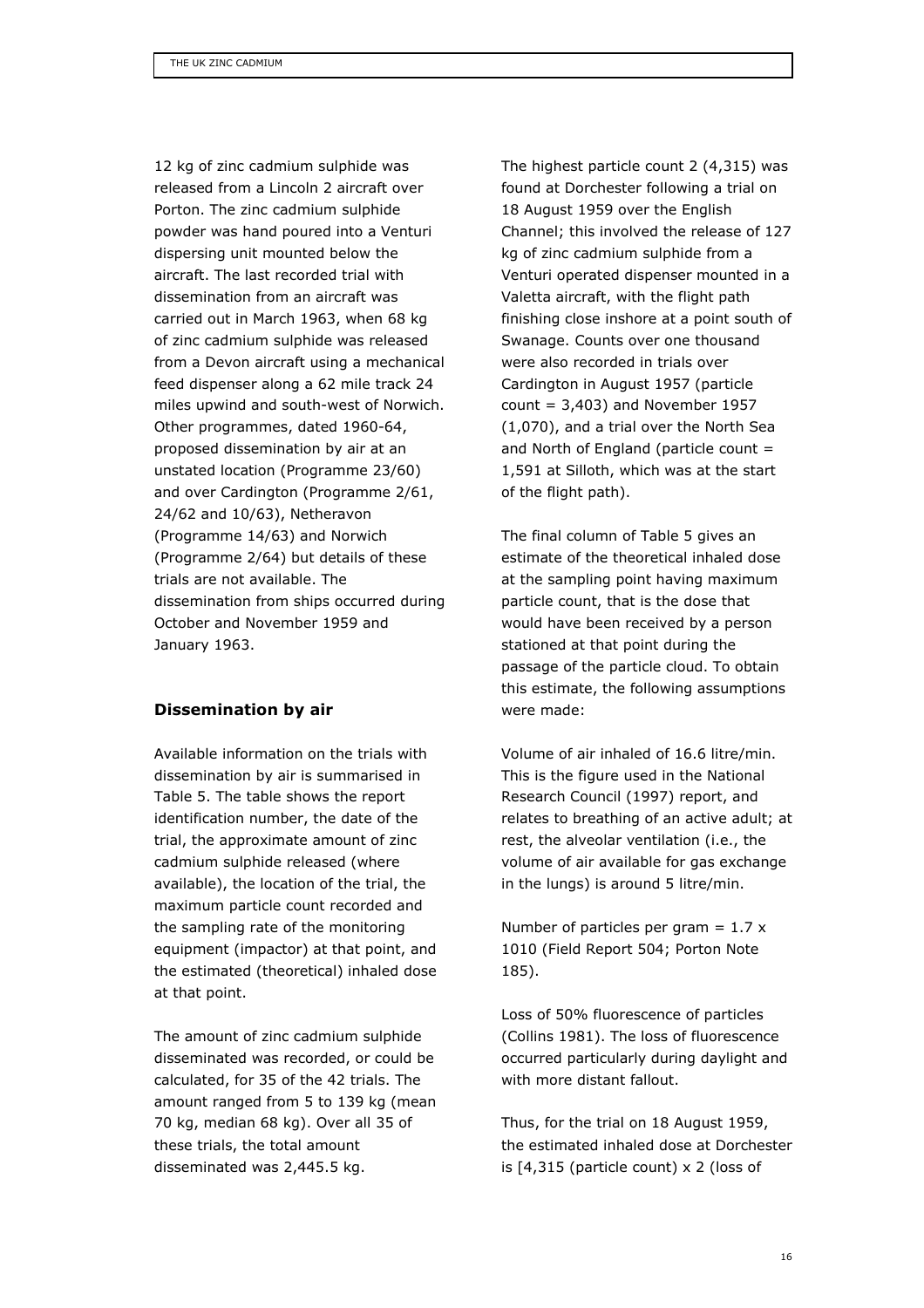fluorescence) x 16.6 (breathing rate)] / [20 (sampling rate) x 1.7 x 1010 (number of particles per gram)] =  $4.21$  $x 10-7$  g = 0.421ug.

The cadmium concentration in air to cause lung damage in mammals is 100µg cadmium / litre (Rusch et al.,1986) - many orders of magnitude higher.

2 Particle counts represent the number of particles integrated over time as the cloud passes the sampling point given the particular sampling rate in l/minute

## Dissemination by ships

Two sets of trials took place from ships as summarised in Table 6. The highest particle count (1,676) was recorded at Dorchester in a preliminary trial when 11 kg of zinc cadmium sulphide was discharged from the loading bays of a ship located 18 miles south of Portland Bill. The second set of trials conducted in the English Channel in January 1963 concerned the penetration of ships by aerosol, and no land based monitoring was done.

In total, from the nine trials involving dissemination from ships, 250 kg of zinc cadmium sulphide was released.

# Estimation of total amount of zinc cadmium sulphide released during the long range trials

It is not possible to give precise estimates of the total amount of zinc cadmium sulphide disseminated, as the amount released was not available for all the trials recorded, and some additional trials may have taken place during the

approved programmes for which data are not available. Nonetheless, some estimates can be made based on available data. From the 35 airdisseminated trials and nine ship-based trials with data, a total of c. 2,700 kg was released. Assuming the mean of 70 kg was released from each of the remaining seven trials, an estimated 3,200 kg in total was disseminated.

The programmes dated 1960-64 for which further data are not available are summarised in Table 7. A total of 28 trials was proposed, but three (at Netheravon airfield) were very small and are not considered further. Proposed releases of zinc cadmium sulphide from the remaining 25 trials amounts to 1,387 kg. Assuming that all these trials took place, this would have resulted in a total zinc cadmium sulphide disseminated during 8 years of c. 4,600kg, i.e. 1,426 kg cadmium (assuming cadmium content of zinc cadmium sulphide of 31%).

This should be compared with an estimated 15 tonnes cadmium released into the atmosphere from UK industry annually (Johnston and Jones, 1995). Thus, over an eight year period, the UK long range zinc cadmium trials added c. 1.2% to the atmospheric cadmium burden in the UK (assuming that cadmium industrial emissions were similar in the 1950's and 1960's to the 1990's).

# Estimation of total dose of cadmium inhaled from the long range trials

The tables show that the largest estimated dose received during any one trial was 0.42 µg of zinc cadmium sulphide, i.e., 0.13 µg cadmium.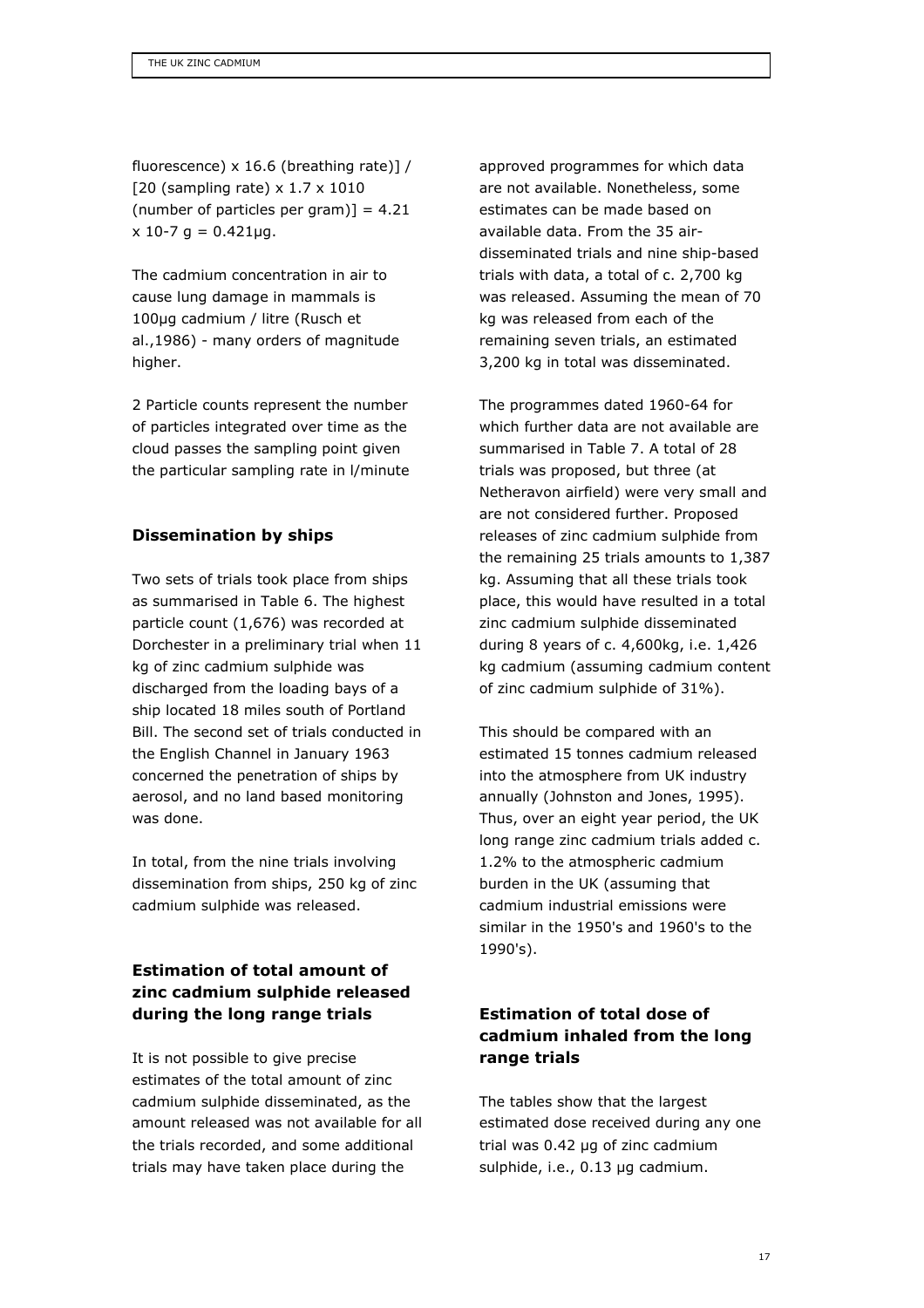We have assumed that there was a total of 76 UK trials of long range dissemination comprising the 51 trials reported in Tables 5 and 6 plus a further 25 trials from the programmes listed in Table 7 for which there seem to be no reports. We have made the (unrealistic) "worst case" assumption that at each trial, a person received the maximum estimated dose of Cd (0.13 µg) which was calculated from measurements at Dorchester on 18 August 1959 where the greatest contamination in any trial was found. Based on these assumptions the total dose to an individual over an eight year period would have been 9.9 µg Cd. This is the amount of cadmium that is inhaled in a normal urban environment in a period of between 12 and 100 days (or from smoking a total of 100 cigarettes).

Although insoluble CdS has a much lower bioavailability when inhaled than soluble cadmium compounds (Klimisch, 1993), the possibility of photodegradation of some of the ZnCdS to ZnCdSO4 cannot be ruled out. Therefore a conservative renal accumulation of 35% of cadmium cleared by the lungs is assumed, with a lung clearance rate of 56% of inhaled cadmium (Klimisch, 1993), giving an additional renal burden of 1.9 µg Cadmium. Since the currently accepted critical limit of cadmium in the renal cortex is 200  $\mu$ g/g (Rowels et al., 1981), any additional renal burden arising from the ZnCdS intake would have been negligible.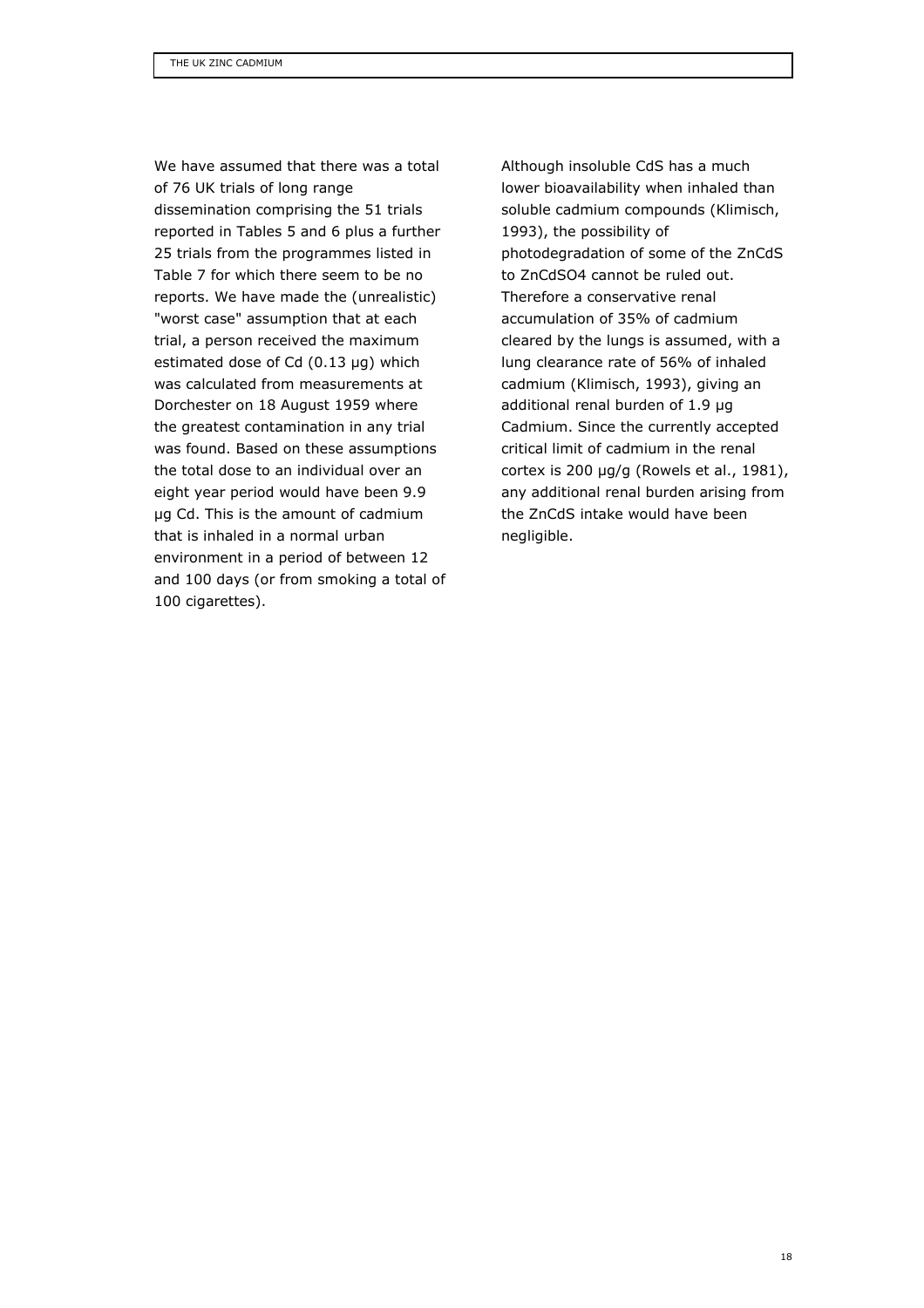## Conclusions

Between 1953-64 a series of trials were done involving the dispersion of Zinc Cadmium Sulphide particles. These included the land-based trials and those where the dispersion was done from ships or aircraft. These have been considered separately, since the landbased trials produce a different spectrum of possible harmful results over a very localised region only, compared to the dissemination into the atmosphere which involves much larger areas and bigger total amounts disseminated, but where the levels involved on the ground are much lower.

With regard to the land-based trials it is concluded that the dissemination of ZnCdS by the UK during the 'Cold War' did not significantly add to the cadmium concentrations in soil, except within a few metres of the point of dissemination of the material. Except immediately around the dispersal sites in two trials at RAF Beaulieu airfield, the predicted soil concentrations are within the range of cadmium concentrations normally observed in the UK and much lower than those found at Shipham. Risk to the public from soil contamination with cadmium from these and other ZnCdS dispersion trials is therefore considered to be negligible.

With regard to the long-range contamination trials, the dose potentially received by inhalation during even the most severe case was small (c. 0.13 µg Cd). Over all the trials, our worst case estimate of personal dose received from these trials is c. 10 µg over an eight year period. This is the amount of cadmium

that is inhaled in a normal urban environment in a period of between 12 and 100 days (or from smoking a total of 100 cigarettes).

We are also reassured by the fact that no increased incidence has been claimed for the diseases that are particularly associated with cadmium toxicity. The primary target of cadmium poisoning is the kidney. Although we have not been able to compare the incidence of kidney disease in more and less exposed areas, informal soundings from Dr M Macanovic, (consultant renal physician in Dorchester) do not suggest an unusual incidence of renal disease in Dorset where the highest ZnCdS particle numbers were recorded; and kidney disease has not given rise to any public concern in this connection. We were further reassured by discovering that the people largely involved in the dissemination of the cadmium sulphide from aircraft who will have been exposed to very much larger amounts than anybody on the ground suffered no ill effects.

Our conclusions therefore do mirror those in the much more comprehensive American study.

Although we fully understand the public unease that ensued when it was discovered, many years after the event, that large areas of Britain had been subjected to this form of experimentation, the existing evidence shows that no public health danger arose.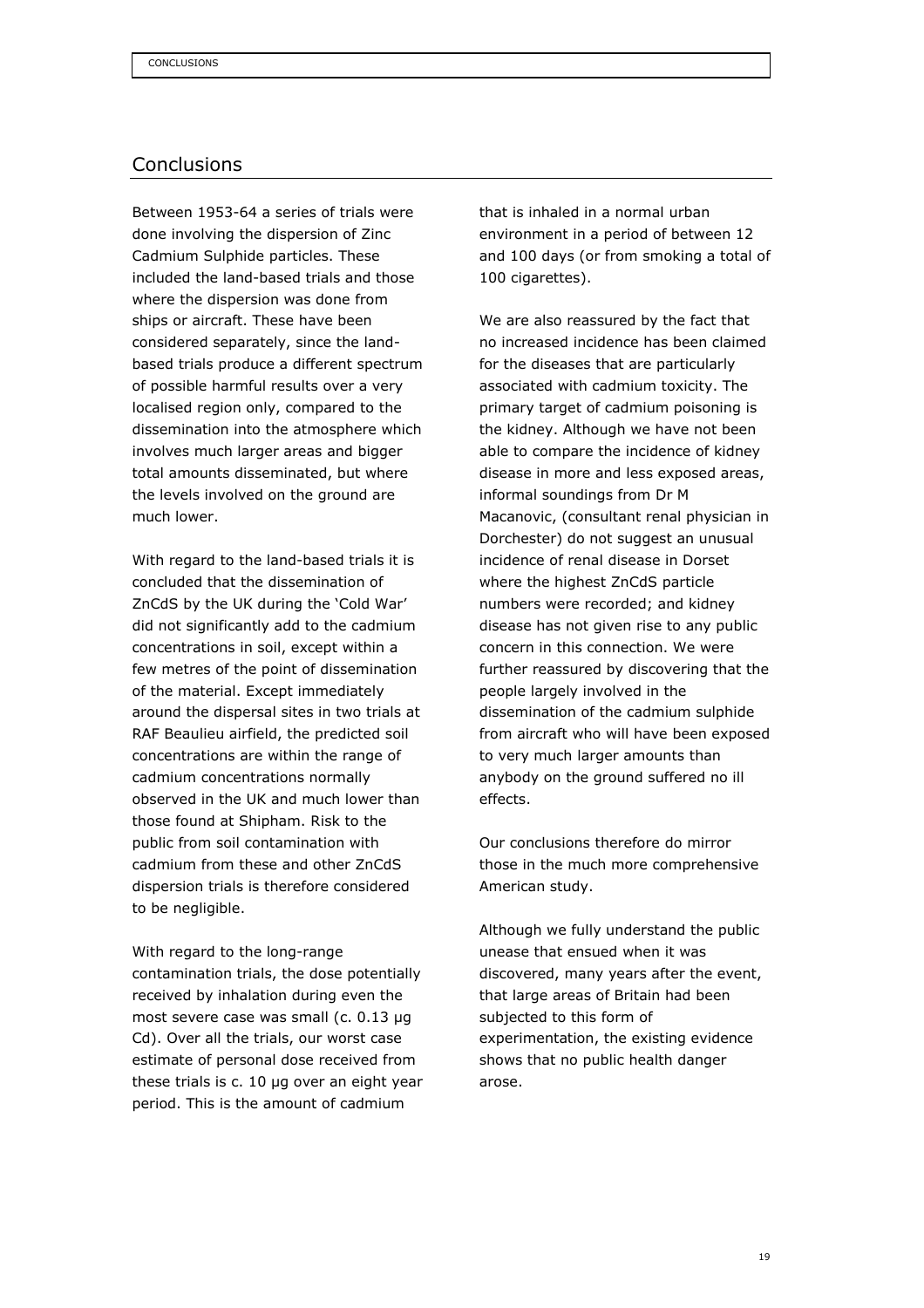#### References

Brady NC (1974). The Nature and Properties of Soil. 8th Edition. London, Collin MacMillan Publishers.

Bremner I (1978) Cadmium toxicity. World Review of Nutrition and Dietetics 32, Human and Animal Nutrition [GH Bourne editor], pp 165-197. Basel: S.Karger.

Buchet JP, Lawerys R, Roels H et al. (1990). Renal effects of cadmium body burden of the general population. The Lancet, 336, 699-702.

Carter GB (1999). Zinc cadmium Sulphide (fluorescent particles) field trials conducted by the UK: 1953 - 1964 (UC). DERA/CBD/CR990004/1.0 (Restricted)

Collins GF. A Review of the use of zinc cadmium sulphide (FP) in particulate diffusion studies (UC). DERA/CBD/TR990184/1.0, 1981 (reprinted 1999). (Restricted)

Collins GF & Bradley-Birt FJ (1954). Programme Schedule No 1/54. Assessment of 'fallout' of fluorescent powder emitted from the 'Stanford' type aerosol generator. Ministry of Defence, Porton.

EC (1986) Directive 86/278/EEC on the Protection of the Environment and in Particular of the Soil, when Sewage Sludge is used in Agriculture. L181/8. Official Journal of the European Communities, 4/7/86.

Elliott P, Arnold R, Cockings S et al. (2000). Risk of mortality, cancer incidence, and stroke in a population potentially exposed to cadmium. Occup Environ Med 57, 94-97. HMSO (1989). Sludge (Use in Agriculture) Regulations 1989 (SI 1989 No. 1790), amended 1990 (SI 1990 No. 880).

Inskip H, Beral V (1982). Mortality of Shipham residents: 40-year follow-up. Lancet I, 896-899.

Jarup L (editor), Berglund M, Elinder CG, Nordberg G, Vahter M (1998). Health effects of cadmium exposure - a review of the literature and risk estimate. Scand, J. Work Environ. Health, 24 Suppl, 1-52.

Johnston AE & Jones KC (1995). The origin and fate of cadmium in soil. Proceedings. 366. The Fertiliser Society, Peterborough.

Klimisch HJ (1993). Lung deposition, lung clearance and renal accumulation of inhaled cadmium chloride and cadmium sulphide in rats. Toxicology 84, 103-124.

McGrath SP. & Loveland PJ (1992). The Soil Geochemical Atlas of England and Wales. London: Blackie Academic & Professional.

Ministry of Agriculture, Fisheries and Food (1983). Survey of cadmium in food: First Supplementary Report. Food Surveillance Paper, No. 12. London; Her Majesty's Stationery Office.

Ministry of Agriculture, Fisheries and Food (1998). Cadmium, mercury and other metals in food. Food Surveillance Paper, No. 53. London; The Stationery Office.

Morgan H & Simms DL.(Editors) (1998). The Shipham Report. The Science of the Total Environment 75, Special Issue.

Moseley H (1994). Ultraviolet and laser-radiation safety. Physics in Medicine and Biology 39, 1765-1799.

National Research Council (1997). Toxicological Assessment of the Army's Zinc Cadmium sulfide Dispersion Tests. National Academy Press, Washington D.C.

Nordberg G (1999). Excursions of intake above ADI: case study on cadmium. Regulatory Toxicology and Pharmacology 30, S57-S62.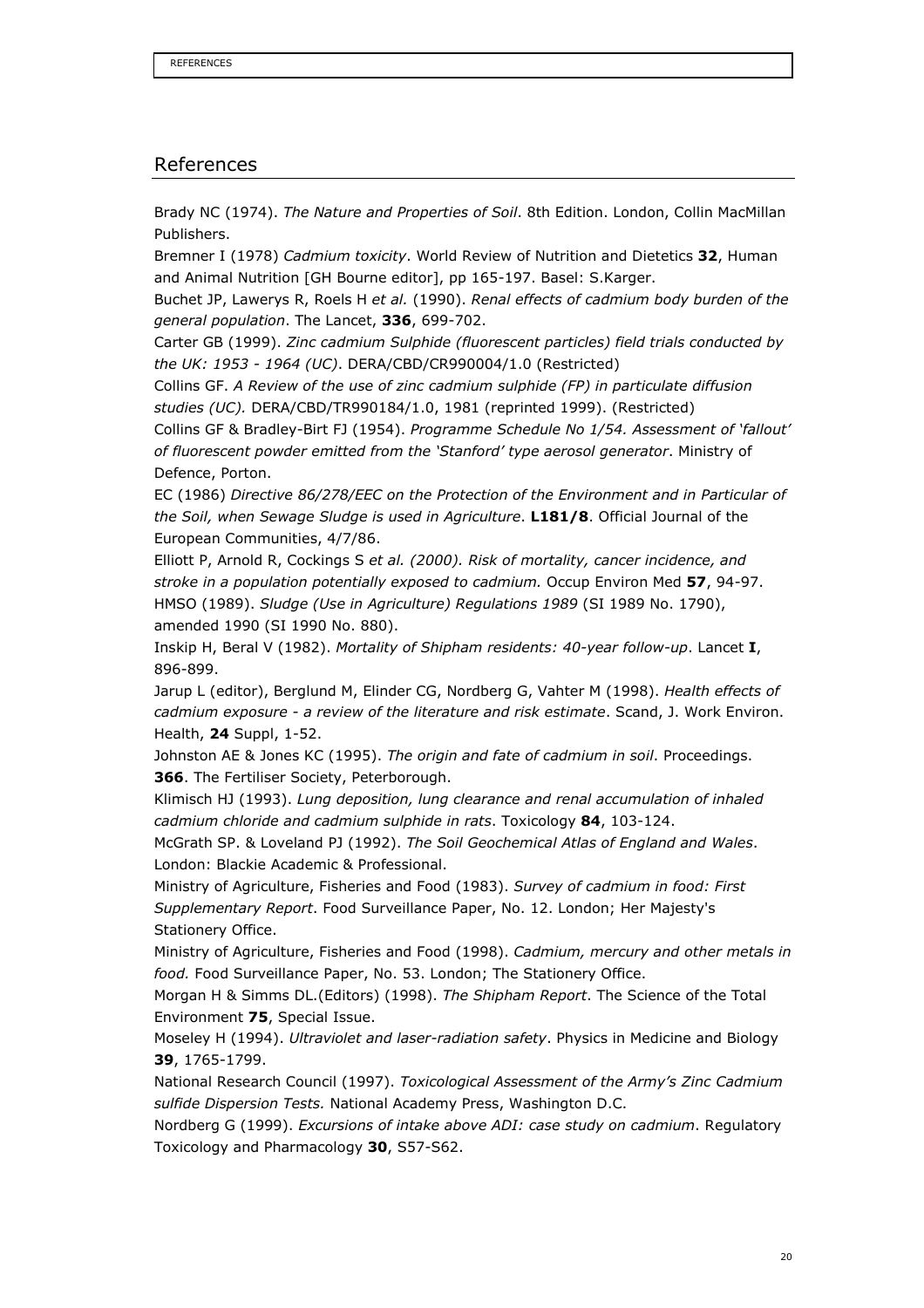Patterson MH, Turner AK & Sadeghi M (1994). Health, safety and environmental aspects of the use of cadmium compounds in thin-film PV modules. Solar Energy Materials and Solar Cells 35, 305-310.

Roels HA, Lauwerys RR, Buchet JP, Bernard A, Chettle DR, Harvey TC, & Al-Haddad IK (1981). In vivo measurement of liver and kidney cadmium in workers exposed to this metal: its significance with respect to cadmium in blood and urine. Environmental Research 26, 217-240.

Rusch GM, O'Grodnick JS, & Reinhat WE (1986). Acute inhalation study in the rat of comparative uptake, distribution and excretion for different cadmium containing materials. American Industrial Hygiene Association Journal 47, 754.

Sherlock JC, Smart GA & Walters B (1983). Dietary surveys on a population at Shipham, Somerset, United Kingdom. The Science of the Total Environment 29, 121-142. Staessen JA, Roels H, Emelianov D, et al. (1999). Environmental exposure to cadmium, forearm bone density, and risk of fractures: prospective population study. Lancet 353, 1140-44.

Titt RA (1954a). Assessment of 'fallout' of fluorescent powder emitted from the 'Stanford' type aerosol generator. Field Report No 353, Ministry of Defence, Porton.

Titt RA (1954b). Assessment of 'fallout' of fluorescent powder emitted from the 'Stanford' type aerosol generator. Amendment 1 to Field Report No 353, Ministry of Defence, Porton.

Titt RA (1954c). The long distance travel of particulate clouds. Field Report No 370, Ministry of Defence, Porton.

Torma AE & Reddy RG (1997). Microbial extraction of cadmium from sulfide mineral resources. Metall 51, 390-392.

Tsuchiya K (Editor) (1978). Cadmium studies in Japan: A review. Kodansha Ltd., Tokyo, and Elsevier, Amsterdam.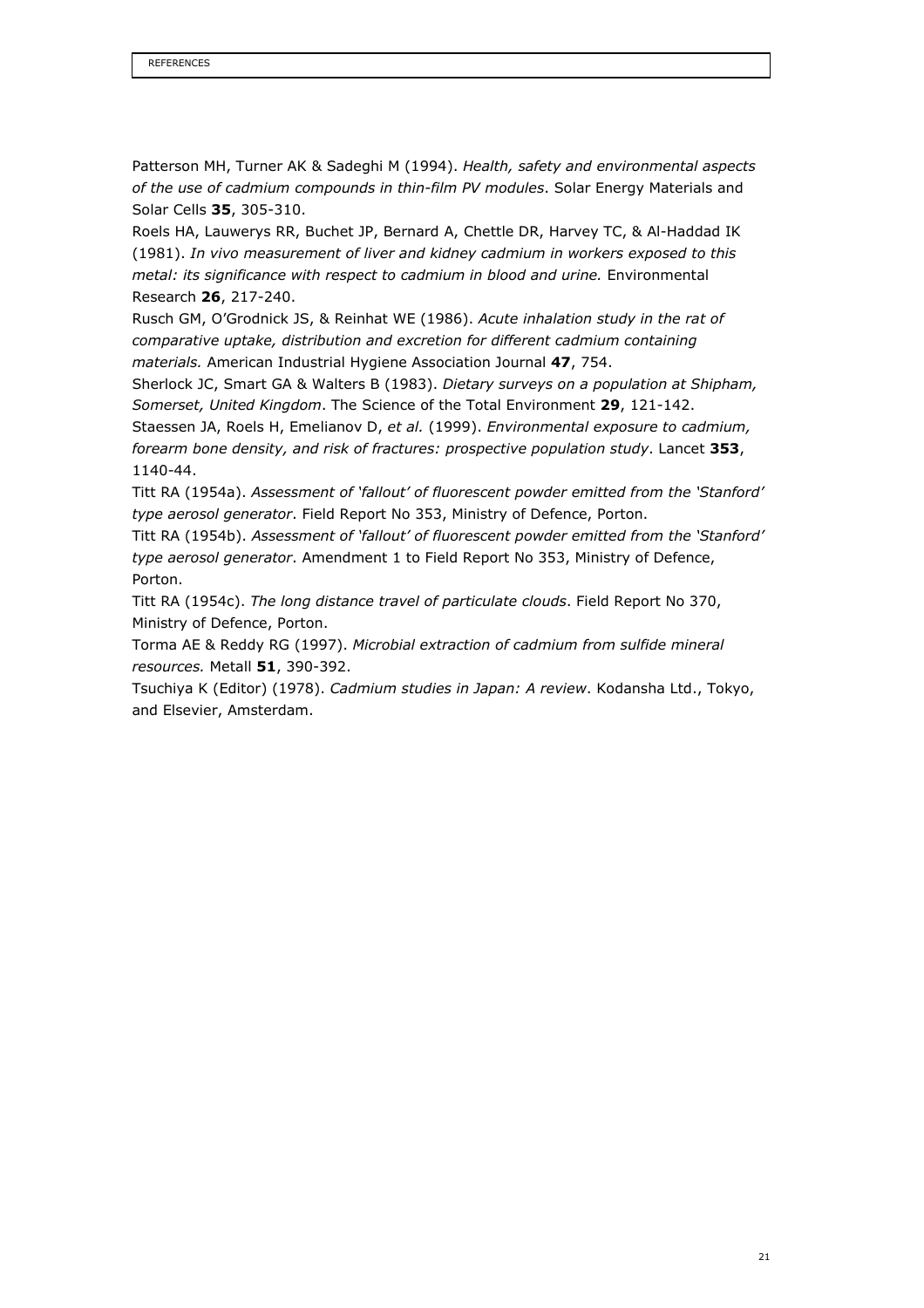## Annex Reports

#### Table 5

#### Field Reports

Titt RA The long distance travel of particulate clouds. Field Report No. 504 (Programme 35/56), 5 May 1957

Wheeler C L. The long distance travel of particulate clouds. Field Report No. 514 (Programme 1/57), 2 January 1958

Wheeler C L. The long distance travel of particulate clouds. Field Report No. 515 (Programme 1/57), 5 February 1958

Titt R A. Determination of particle size in a cloud of FP produced by a Venturi dispenser mounted in a Valette aircraft. Field Report No. 516 (Programme 19/57), 6 February 1958 Collins G F, Banfield J N. The penetration of built-up areas by aerosols at night. Porton Field Trial Report No. 610 (Programme 2/63), 7 May 1964 (secret)

#### Porton Notes

Titt R A, Laird A. Long distance travel of particulate clouds. Porton Note No. 68, 23 January 1959 (restricted)

Thompson N. The vertical diffusion of particulate clouds over medium distances of travel: preliminary results from trials carried out in 1959. Porton Note No. 134 (restricted) Collins G F, Laird A R. Long distance travel of particulate clouds. Porton Note No 138 (Programme 10/58), 29 February 1960 (restricted)

Collins G F, Laird A R. Long distance travel of particulate clouds. Porton Note No 139 (Programme 10/58), 26 February 1960 (restricted)

Titt R A. Long distance travel of particulate clouds. Porton Note 145 (Programme 10/58), 24 March 1960 (restricted)

Thompson N. The vertical diffusion of particulate clouds over medium distances of travel: results from trails carried out in 1960. Porton Note No. 183, 15 December 1960 (restricted)

Collins G F, Laird A R. Long distance travel of particulate clouds. Porton Note No. 185 (Programme 10/58), 26 January 1961 (restricted)

Laird A R, Titt R A. The long distance travel of particulate clouds. Porton Note No. 186 (Programme 10/58), 26 January 1961

Laird A R, Titt R A. The long distance travel of particulate clouds. Porton Note No. 187 (Programme 10/58), 1 March 1961

Laird A R, Titt R A. The long distance travel of particulate clouds. Porton Note No. 188 (Programme 10/58), 30 January 1961 (restricted)

Collins G F. Experimental dispensers for fluorescent powder. Porton Note No. 253 (restricted)

Programme Reports

Titt R A, Bradshaw A E, Wheeler C L. The travel of aerosols by night and the influence of topography upon the dosage including penetration into built-up areas. Programme No. 17/60, 10 August 1960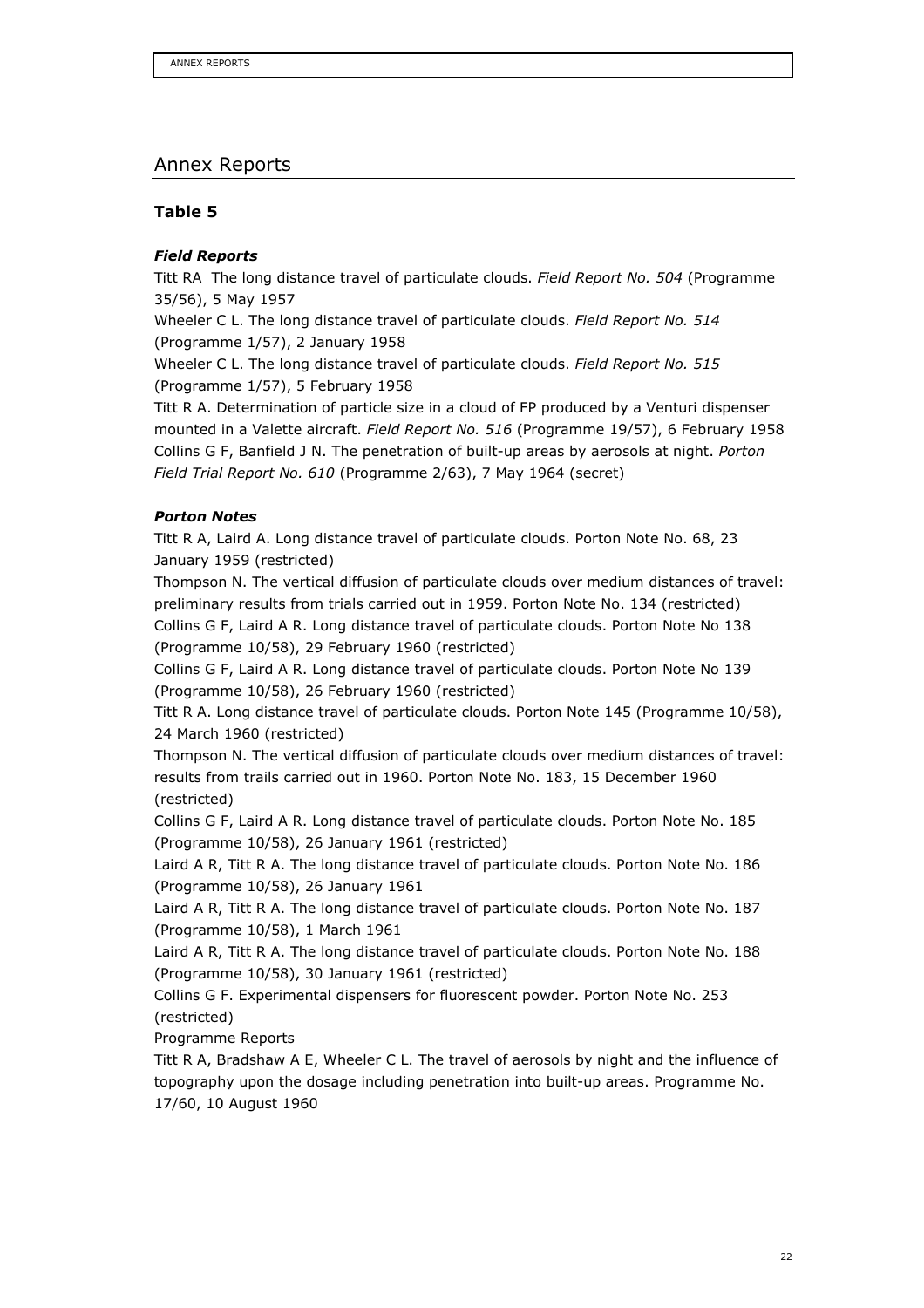#### Porton Technical Papers

Jones J I P, Butler H E. Some measurements of the vertical distribution of particles at about 50 miles from a source. Porton Technical Paper No. 633, 20 March 1958 Titt R A. A preliminary study of the vulnerability of ships to BW attacks at sea. Porton Technical Paper No. 764, 17 March 1961

## Table 6

#### Porton Notes

Titt R A. Large area coverage by aerosol clouds generated at sea. Porton Note No. 146 (Programme 6/59), 24 March 1960 (restricted)

Collins G F, Laird A R, Titt R A. Large area covered by aerosol clouds generated at sea. Porton Note No. 203, 22 March 1961

#### Porton Technical Papers

Collins G F, Banfield J N. The vulnerability of ships at sea to BW aerosol attack. Porton Technical Paper No. 893, 7 February 1964

#### Table 7

#### Programme Reports

Trouern-Trend K, Bradshaw A E, Wheeler C L. Travel of particulate clouds: release of FP above friction layer. Programme No. 23/60, 7 November 1960 (restricted) Thompson N, Barker A, Wheeler C L. The vertical diffusion of particulate clouds over medium distances of travel. Programme No. 2/61, 20 January 1961 (restricted) Farley G G. Check of sampling and assessment technique in trials employing FP tracer. Programme No. 24/62, 15 January 1964 (restricted)

Collins G F, Bradshaw A E, Musty J W G. Comparison of FP dosages measured by drum impactors and millipore filters after different distances of cloud travel. Programme No. 10/63, 17 September 1963 (restricted)

Banfield J N, Bradshaw A E, Musty J W G. The penetration of built-up areas by aerosols at night. Programme 2/64, 1 January 1964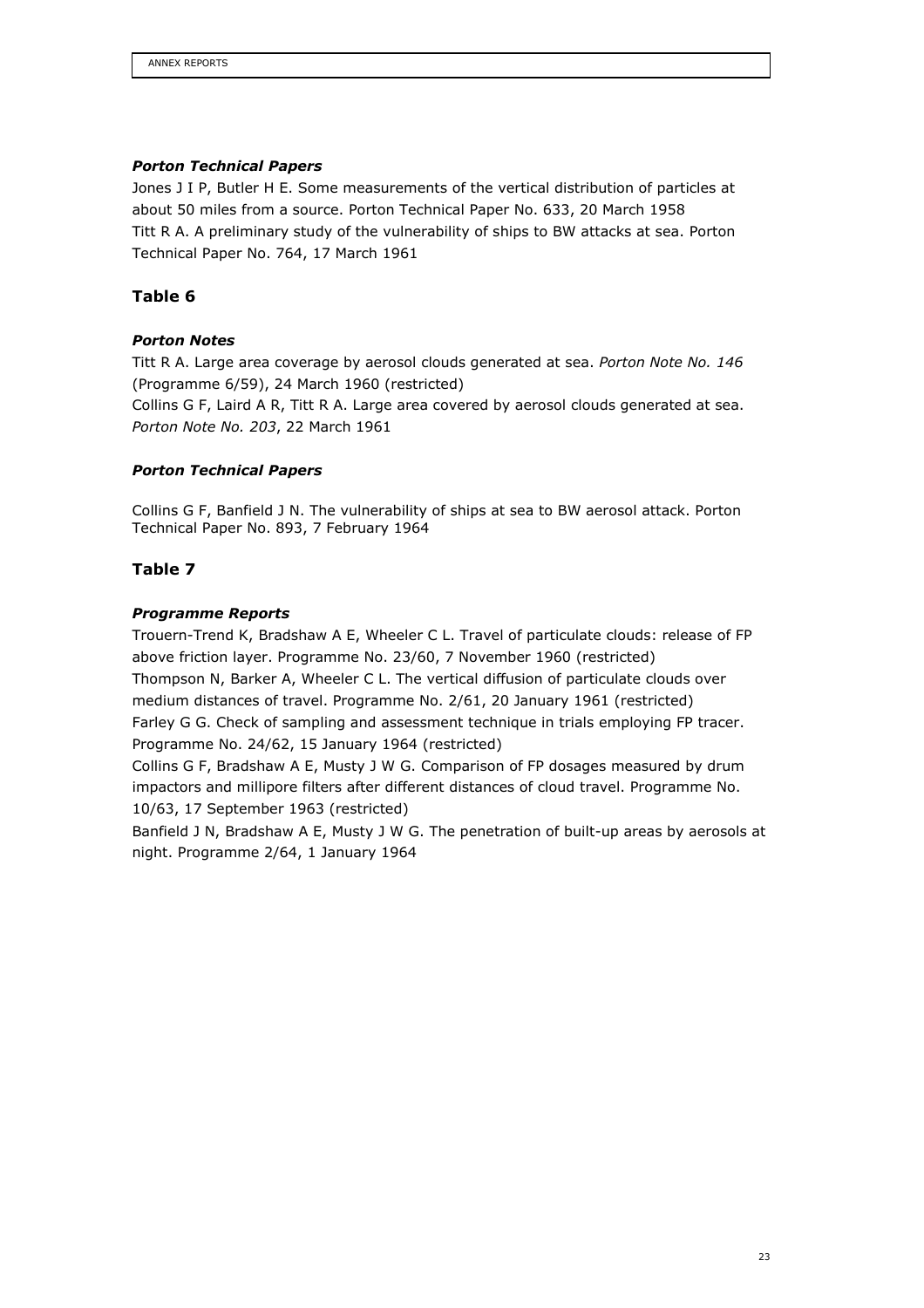# Tables

## Table 1. Cadmium content of soil

| Soil type                                         | Cadmium content $(\mu g/g)$ |                                                             |  |  |
|---------------------------------------------------|-----------------------------|-------------------------------------------------------------|--|--|
|                                                   | Median                      | Range                                                       |  |  |
| UK soils generally                                |                             | Rarely exceed 2µg/g with a range of 2-8<br>µg/g in top soil |  |  |
| Agricultural soils in<br><b>England and Wales</b> | $<$ 1                       | $0.08 - 10$                                                 |  |  |
| Garden soil in Shipham                            | 91                          | $2 - 360$                                                   |  |  |
| Agricultural soil in<br>Shipham                   |                             | $30 - 800$                                                  |  |  |

## Table 2. Cadmium intake from food in the UK

| Year      | µg Cd/day      | µg/kg body<br>weight/week | <b>Total weekly</b><br>intake µg(60kg<br>person) |
|-----------|----------------|---------------------------|--------------------------------------------------|
| 1973      |                | 4                         | Not more than 250                                |
| 1974-1984 | Less than 20   | 2.3                       | Less than 140                                    |
| 1981      | Probably 10-17 |                           | 70-119                                           |
| 1982      | $9 - 18$       |                           | 63-126                                           |
| 1983      | $11 - 18$      |                           | $77 - 126$                                       |
| 1984      | $12 - 19$      |                           | 84-133                                           |
| 1985      | $12 - 15$      |                           | 84-126                                           |
| 1986      | $10 - 17$      |                           | 70-119                                           |
| 1987      | $11 - 18$      |                           | $77 - 126$                                       |
| 1988      | $11 - 19$      |                           | $77 - 133$                                       |
| 1991      | $12 - 18$      |                           | 84-126                                           |
| 1989-1993 | 7              |                           | 49                                               |

Smoking adds 1-4µg/day of Cd, assuming 20 cigarettes per day. The NRC figure is 2-4µg/day.

The intake figures may be compared with the Provisional Tolerable Weekly Intake (PTWI) figures for a 60kg person:

In 1972 between 400µg and 500µg /person

In 1989 420µg /person

In 1993 420µg /person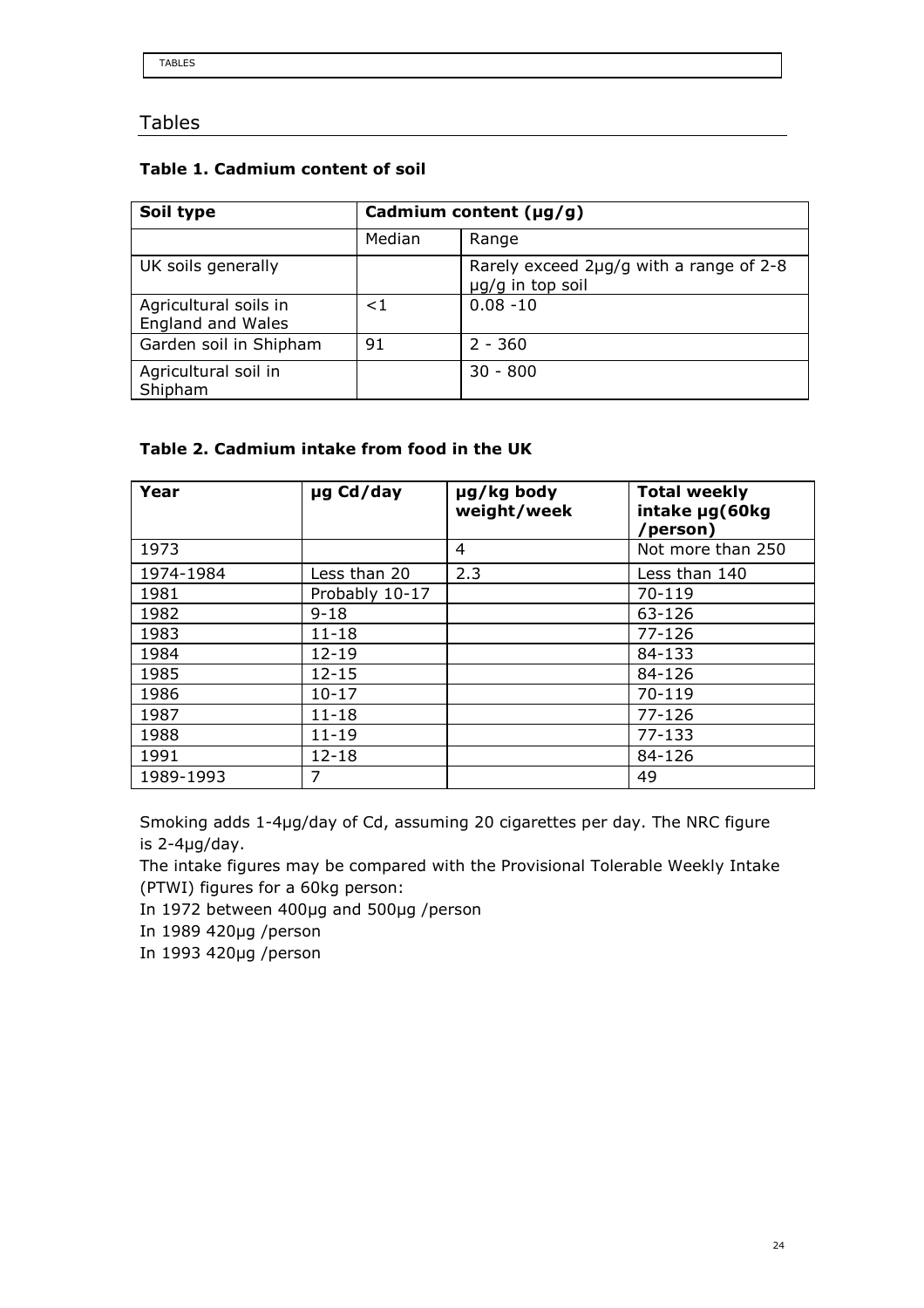|                                                                                                                                | Average<br>µg/week/person | Range       |
|--------------------------------------------------------------------------------------------------------------------------------|---------------------------|-------------|
| From diary estimates kept by 75<br>families in Shipham during 4 weeks<br>in May and September 1979                             | 250                       | $130 - 520$ |
| Duplicate diet estimate, based on<br>duplicates of a simple week's diet,<br>provided by 65 Shipham people in<br>September 1979 | 200                       | $60 - 1080$ |
| National average estimate (1978)<br>data)                                                                                      | 140                       | $90 - 180$  |

## Table 3. Dietary intake of cadmium in Shipham and nationally

# Table 4. Land-based dissemination of ZnCdS by the UK Ministry of Defence sampled by fallout impactors at near distance (<300 m) and cascade impactors at 25 and 50 miles.

| <b>Field</b><br>report | <b>Material</b><br>disseminat<br>ed(g)                                                                             | <b>Material</b><br>recovered<br>from<br>disseminator<br>(g) | <b>Location</b>                                                        | <b>Additional</b><br>cadmium load<br>to soil (ug<br>Cd/g soil DM)                                                                                                                                       | Area above<br>'legal' maximum<br>concentration** |  |  |
|------------------------|--------------------------------------------------------------------------------------------------------------------|-------------------------------------------------------------|------------------------------------------------------------------------|---------------------------------------------------------------------------------------------------------------------------------------------------------------------------------------------------------|--------------------------------------------------|--|--|
|                        | Programme 1/54 Assessment of 'fallout' of fluorescent powder emitted from the<br>'Stanford' type aerosol generator |                                                             |                                                                        |                                                                                                                                                                                                         |                                                  |  |  |
| 353                    | 367                                                                                                                | 302                                                         | SE corner of<br><b>Beaulieu</b><br>airfield (no<br>further<br>details) | $2.5(180+)$                                                                                                                                                                                             | 10 x 2.5 (138 x<br>$25†$ m                       |  |  |
| 405++                  | 1) 736                                                                                                             | 5                                                           | <b>Beaulieu</b><br>airfield                                            | 0.1                                                                                                                                                                                                     | None                                             |  |  |
|                        | 2) 489                                                                                                             | 110                                                         |                                                                        | 1.6                                                                                                                                                                                                     | None                                             |  |  |
|                        |                                                                                                                    |                                                             | Programme 17/53 The long distance travel of particulate clouds         |                                                                                                                                                                                                         |                                                  |  |  |
| 370                    | 3462                                                                                                               | 507                                                         | <b>RAF Beaulieu</b><br>airfield(grid<br>reference<br>given)            | 3.3                                                                                                                                                                                                     | $4 \times 2$ m                                   |  |  |
| 371                    | 2291                                                                                                               | 1032                                                        | <b>RAF Beaulieu</b><br>airfield (grid<br>reference<br>given)           | No near<br>distance<br>sampling was<br>conducted,<br>but only 54<br>and 27% of<br>emissions in<br>Field Report<br>No 370 were<br>reported at<br>25 and 50<br>miles from<br>the source,<br>respectively. | Probably one                                     |  |  |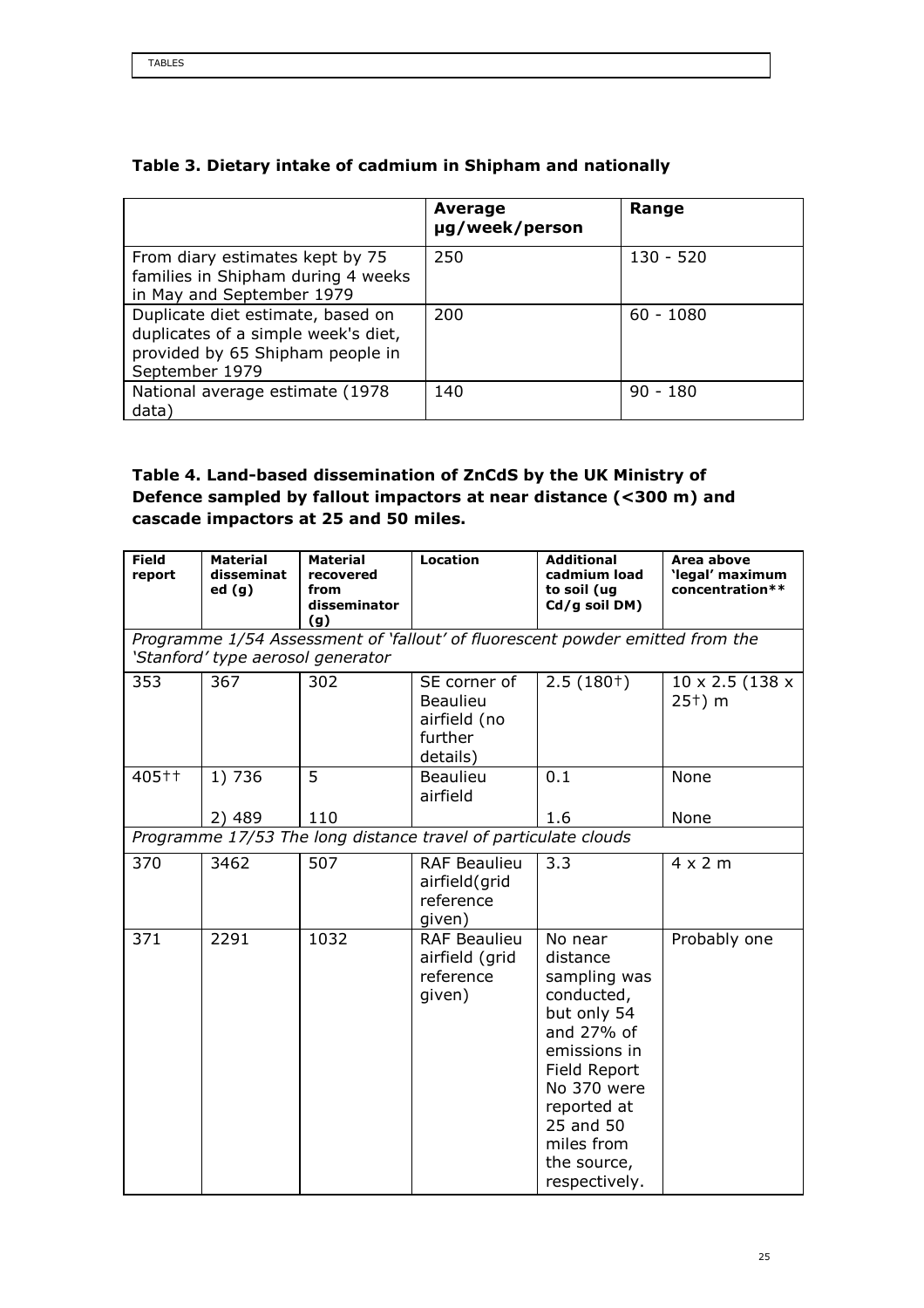| 372 | 3106 | 409 | Porton                                                         | 52 and 40%<br>of levels<br>reported in<br>Field Report<br>370 (fewer<br>sampling<br>points)                                  | Probably none |
|-----|------|-----|----------------------------------------------------------------|------------------------------------------------------------------------------------------------------------------------------|---------------|
| 373 | 3031 | 343 | <b>RAF</b><br>Yatesbury<br>(grid<br>reference<br>given)        | 40 and 40 %<br>of levels<br>reported in<br>Field Report<br>370 (fewer<br>sampling<br>points)                                 | Probably none |
| 382 | 2227 | 709 | A35, A351<br>and B3075<br>near<br>Blandford,<br>Salisbury++    | 56 and 39%<br>of levels<br>reported in<br>Field Report<br>370 at 25<br>and 50 miles<br>from the<br>source,<br>respectively.  | Probably none |
| 388 | 2959 | 355 | <b>RAF</b><br>Hullavington,<br>Nr<br>Chippenham                | <b>Samplers</b><br>inaccurately<br>placed and<br>were missed<br>by the cloud<br>of ZnCdS                                     | Probably none |
| 392 | 2345 | 337 | 4 mile stretch<br>of minor<br>roads near<br>Frome,<br>Somerset | 30 and 15%+<br>of levels<br>reported in<br>Field Report<br>370 at 25<br>and 50 miles<br>from the<br>source,<br>respectively. | Probably none |

\*\* Assuming critical addition is c. 85 µg/cm , a value equating roughly to +2.3 2 mg/kg soil DM, assuming baseline soil concentration is 0.7 mg/kgDM †† The field report (Titt, R.A. 1954a. Assessment of 'fallout' of fluorescent powder emitted from the 'Stanford' type aerosol generator. Field Report No 353, Ministry of Defence, Porton) gives the units for the contour diagram of fallout as mg/m . However, an amendment dated 2/4/54 (Titt, R.A. 1954b. Assessment of 'fallout' of fluorescent powder emitted from the 'Stanford' type aerosol generator, Amendment 1 to Field Report No 353, Ministry of Defence, Porton) states that the units should be micrograms/Petri dish. If the units are assumed to be micrograms/Petri dish it can be calculated from the contour map of fallout that approximately 20-30 kg of material should have been dispersed from the dispenser; the same calculation produces a quantity of<sub>2</sub>c. 150-250g if it is assumed that the units are, as originally stated, mg/m . The report records that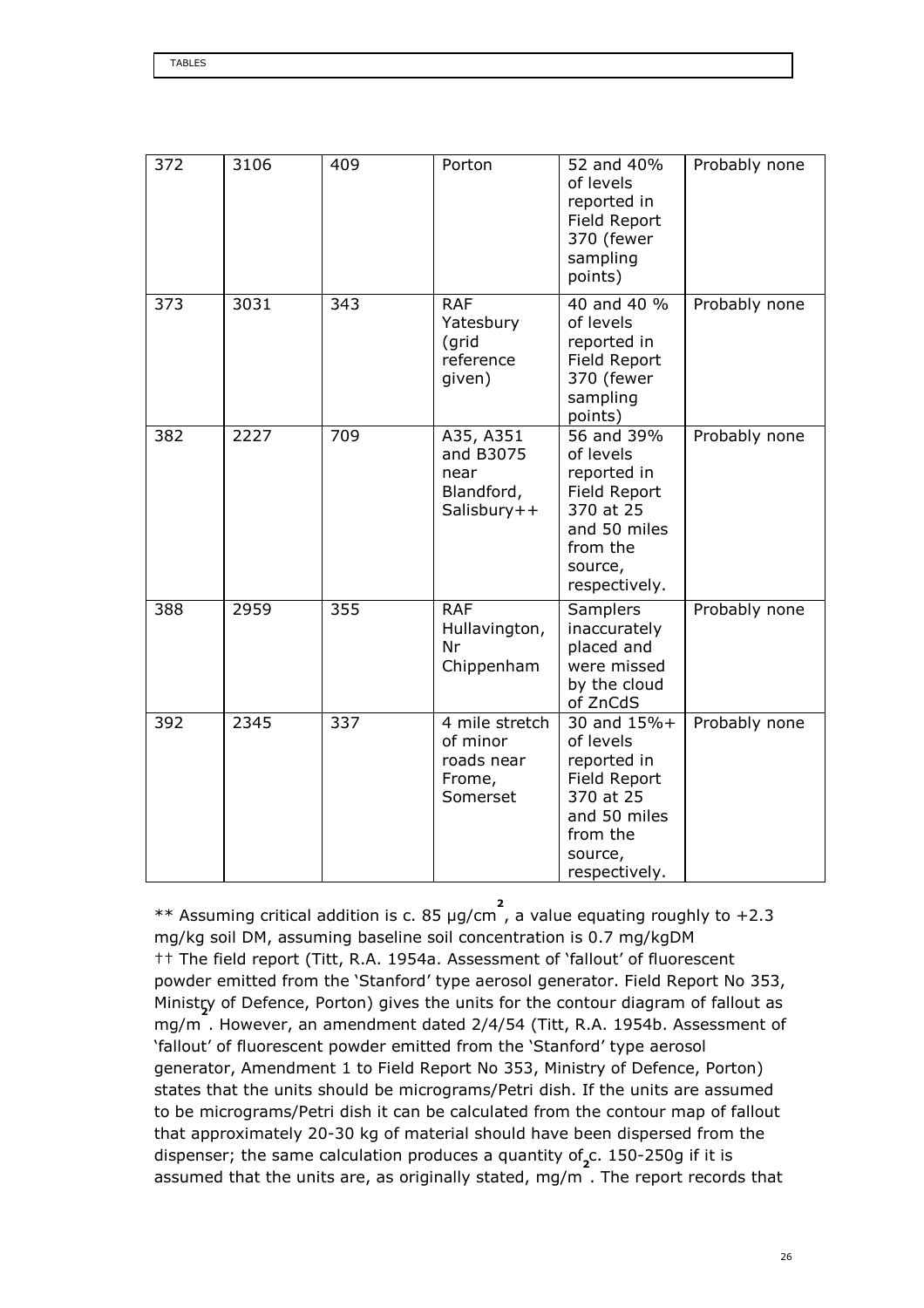367g was disseminated and it therefore seems likely that the units were mg/m , 2 with the difference in the amount disseminated and that recorded on the contour map being due to photodegradation, some material falling outside the recorded area and experimental error. The reason for the amendment is unknown. The higher values shown are for the assumption that the units are µg/Petri dish. + 30 and 80 miles sampling points rather than 25 and 50 miles from source. ++

Dispersion over distance from vehicle to simulate 'stealth attack' by enemy. †† Comparison between two disseminators

| Report        | <b>Date of Trial</b> | Approx.<br>amount<br>released | <b>Location</b>                      | <b>Max</b><br>particle<br>count | <b>Sampling</b><br>rate<br>(1/min) | <b>Estimated</b><br>inhaled<br>dose $(\mu g)$ $*$ |
|---------------|----------------------|-------------------------------|--------------------------------------|---------------------------------|------------------------------------|---------------------------------------------------|
|               |                      | (kg)                          |                                      |                                 |                                    |                                                   |
| FR 504        | 11.9.56              | 12                            | Porton                               | 351                             | $17.5+$                            | 0.039                                             |
|               | 17.9.56              | 111                           | North Sea                            | 93                              | 17.5                               | 0.010                                             |
| FR 514        | 25.4.57              | 138                           | North Sea                            | 337                             | 22                                 | 0.030                                             |
| FR 516        | 28.8.57              | $\overline{5}$                | Cardington                           | 3403                            | 20                                 | 0.332                                             |
| FR 515        | 13.11.57             | 117                           | North Sea                            | 112                             | 10                                 | 0.022                                             |
| PTP 633       | 14.11.57             | $**$                          | Cardington                           | $99*$                           | 20                                 | 0.010                                             |
|               | 15.11.57             | $***$                         | Cardington                           | 1070*                           | 20                                 | 0.104                                             |
| <b>PN 68</b>  | 22.7.58              | 98                            | Irish Sea                            | 415                             | 20                                 | 0.041                                             |
| PN 138        | 18/19.9.58           | 116                           | English                              | 674                             | 20.5                               | 0.064                                             |
| PN 139        | 28.10.58             | 120                           | English                              | 669                             | 20.5                               | 0.064                                             |
| <b>PN 145</b> | 11.12.58             | 83                            | North Sea                            | 144                             | 20.5                               | 0.014                                             |
| <b>PN 185</b> | 14.4.59              | 123                           | English<br>Channel                   | 182                             | 20.5                               | 0.017                                             |
| <b>PN 186</b> | 26.5.59              | 139                           | North Sea &<br>North East<br>England | 1591                            | 21.5                               | 0.145                                             |
| PN 187        | 7.7.59               | 139                           | English<br>Channel &<br>Cornwall     | 123                             | 20                                 | 0.012                                             |
| <b>PN 188</b> | 18.8.59              | 127                           | English<br>Channel                   | 4315                            | 20                                 | 0.421                                             |
| <b>PN 253</b> | 19.3.58              | $**$                          | Cardington                           |                                 | $***$                              | $**$                                              |
|               | 4.3.59               | $**$                          | Cardington                           |                                 | $**$                               | $**$                                              |
|               | 7.5.59               | $**$                          | Cardington                           |                                 | $**$                               | $**$                                              |
|               | 9.9.60               | $***$                         | Cardington                           |                                 | $**$                               | $***$                                             |
| <b>PN 134</b> | 29.5.59              | 45                            | Cardington                           | $96*$                           | 20                                 | 0.009                                             |
|               | 3.6.59               | 45                            | Cardington                           | 44*                             | 20                                 | 0.004                                             |
|               | 25.8.59              | 45                            | Cardington                           | $17*$                           | 20                                 | 0.002                                             |
|               | 15.9.59              | 45                            | Cardington                           | 129*                            | 20                                 | 0.013                                             |
|               | 16.9.59              | 45                            | Cardington                           | $34*$                           | 20                                 | 0.003                                             |
|               | 17.9.59              | 45                            | Cardington                           |                                 |                                    |                                                   |
|               | 23.9.59 (1st)        | 45                            | Cardington                           | 278*                            | 20                                 | 0.027                                             |

## Table 5. Trials of dissemination from aircraft, and estimated theoretical inhaled dose of ZnCdS at sampling point with maximum particle count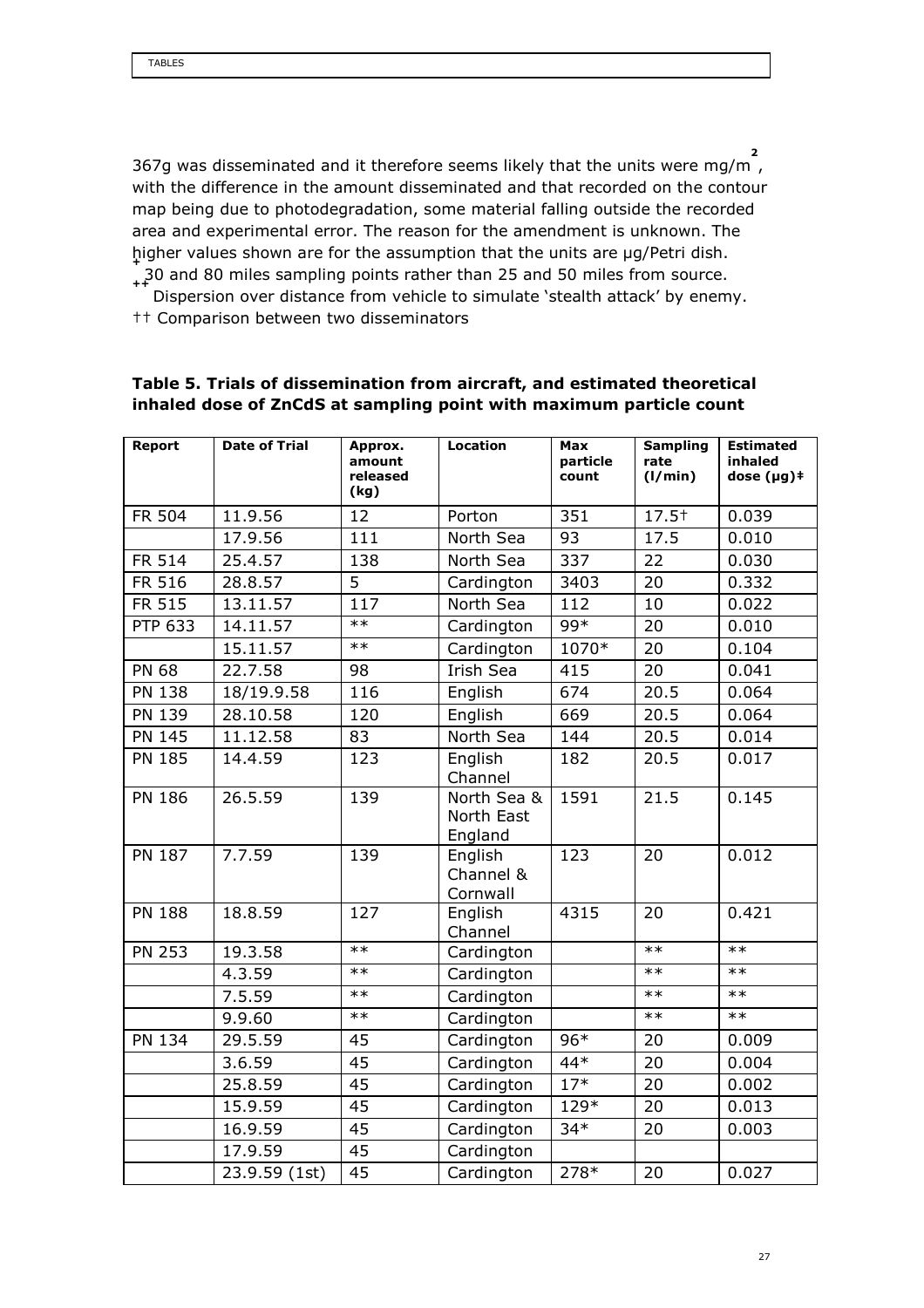|                              | 23.9.59 (2nd) | 45       | Cardington         | $271*$          | 20    | 0.026 |
|------------------------------|---------------|----------|--------------------|-----------------|-------|-------|
| <b>PN 183</b>                | 21.4.60       | 17.5     | Cardington         | 209*            | 20    | 0.020 |
|                              | 25.5.60       | 17.5     | Cardington         | $143*$          | 20    | 0.014 |
|                              | 26.5.60 (1st) | 17.5     | Cardington         | 285*            | 20    | 0.028 |
|                              | 26.5.60 (2nd) | 17.5     | Cardington         | $315*$          | 20    | 0.031 |
|                              | 26.5.60 (3rd) | 17.5     | Cardington         | $157*$          | 20    | 0.015 |
|                              | 17.6.60       | 91       | Cardington         | 387             | 20    | 0.038 |
|                              | 29.6.60       | 15.11.57 | Cardington         | 30              | 20    | 0.003 |
|                              | 30.6.60       | 91       | Cardington         | 87              | 20    | 0.008 |
|                              | 1.7.60        | 91       | Cardington         | 36              | 20    | 0.004 |
| <b>PTP 764</b>               | 27.10.60      | 74       | English<br>Channel | $2\overline{S}$ | 21.3  | 0.000 |
|                              | 28.10.60      | 74       | English<br>Channel | $91\xi$         | 19.8  | 0.009 |
| Prog.<br>17/60/PF<br>TR 610# | $***$         | $***$    | Salisbury          | $**$            | $***$ |       |
| <b>PFTR</b><br>610#          | 28.3.63       | 68       | Norwich            | 377             | 10    | 0.074 |

§ Land based sampling (samples were also collected at sea)

\* At height 2m

\*\* Not given

# PTFR 610 missing, but reported on in Carter (1999)

FR Field Report

PN Porton Note

PTP Porton Technical Paper

PFTR Porton Field Trial Report

## Table 6. Trials of dissemination from ships, and estimated theoretical inhaled dose of ZnCdS at land-based sampling point with maximum particle count

| <b>Report</b>        | Date of<br>Trial | Approx.<br>amount<br>released<br>(kg) | Location           | Max<br>particle<br>count | <b>Sampling</b><br>rate<br>(1/min) | <b>Estimated</b><br>inhaled<br>dose $(\mu g)$ $\dagger$ |
|----------------------|------------------|---------------------------------------|--------------------|--------------------------|------------------------------------|---------------------------------------------------------|
| <b>PN</b><br>146/203 | 7.10.59          | 11                                    | English<br>Channel | 1676                     | 20.4                               | 0.160                                                   |
|                      | 7/8.11.59        | 93                                    | English<br>Channel | 40                       | 20.2                               | 0.004                                                   |
|                      | 9/10.11.5        | 95                                    | Irish Sea          | 115                      | 21.4                               | 0.010                                                   |
| <b>PTP 893</b>       | 28.1.63          | 7.6                                   | English<br>Channel | ş                        |                                    |                                                         |
|                      | 28.1.63          | 8.6                                   | English<br>Channel | $\S$                     |                                    |                                                         |
|                      | 29.1.63          | 9.5                                   | English<br>Channel | $\S$                     |                                    |                                                         |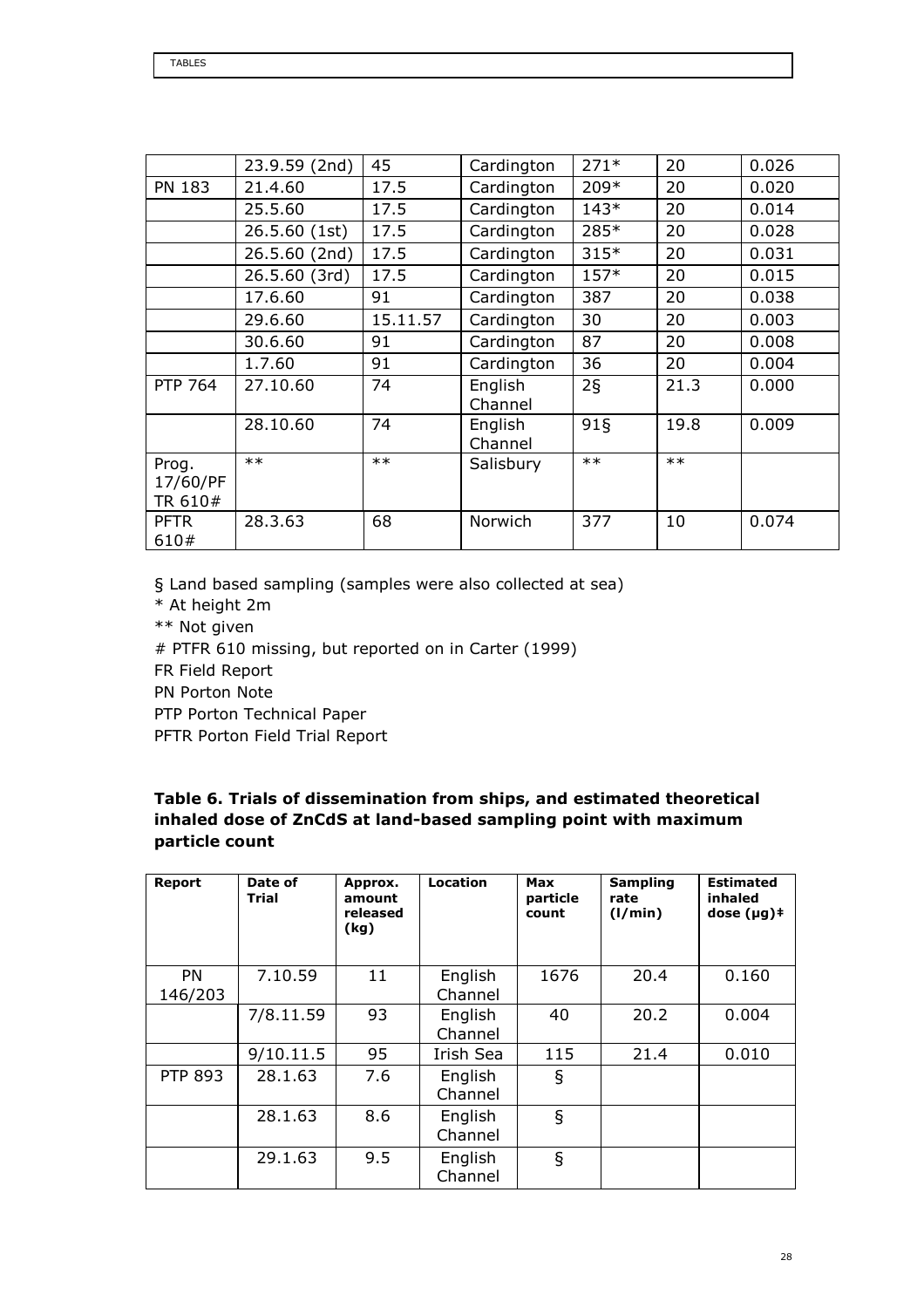| 29.1.63 | 4.8  | English<br>Channel |  |  |
|---------|------|--------------------|--|--|
| 30.1.63 | 10.2 | English<br>Channel |  |  |
| 30.1.63 | 10.4 | English<br>Channel |  |  |

‡ Assuming respiratory rate of 16.6 l/min (NRC 1997), 1.7 x1010 particles/g (FR 504; PN 185) and loss of 50% of fluorescence (Collins 1981) .

§ Land based sampling not done

PN Porton Note

PTP Porton Technical Paper

## Table 7. Approved programmes of trials § of dissemination of ZnCdS from aircraft, 1960-64, where reports of the trials (and indication as to whether or not they took place) are unavailable

| Programme<br>number | <b>Proposed</b><br>location | <b>Numbers of</b><br>trials proposed | ZnCdS per trial<br>(kg) | <b>Total amount</b><br>ZnCdS (kg) |
|---------------------|-----------------------------|--------------------------------------|-------------------------|-----------------------------------|
| 23/60               | Not stated                  | 3                                    | 91                      | 273                               |
| 2/61                | Cardington                  | 4                                    | 68                      | 272                               |
|                     | Cardington                  | 6                                    | 14                      | 84                                |
| 24/62               | Cardington                  | 6                                    | 45                      | 270                               |
| 10/63               | Cardington                  | $\overline{2}$                       | 136                     | 272                               |
| 2/64                | Norwich                     | 4 <sup>‡</sup>                       | 54                      | 216                               |
|                     |                             |                                      | <b>TOTAL</b>            | 1,387                             |